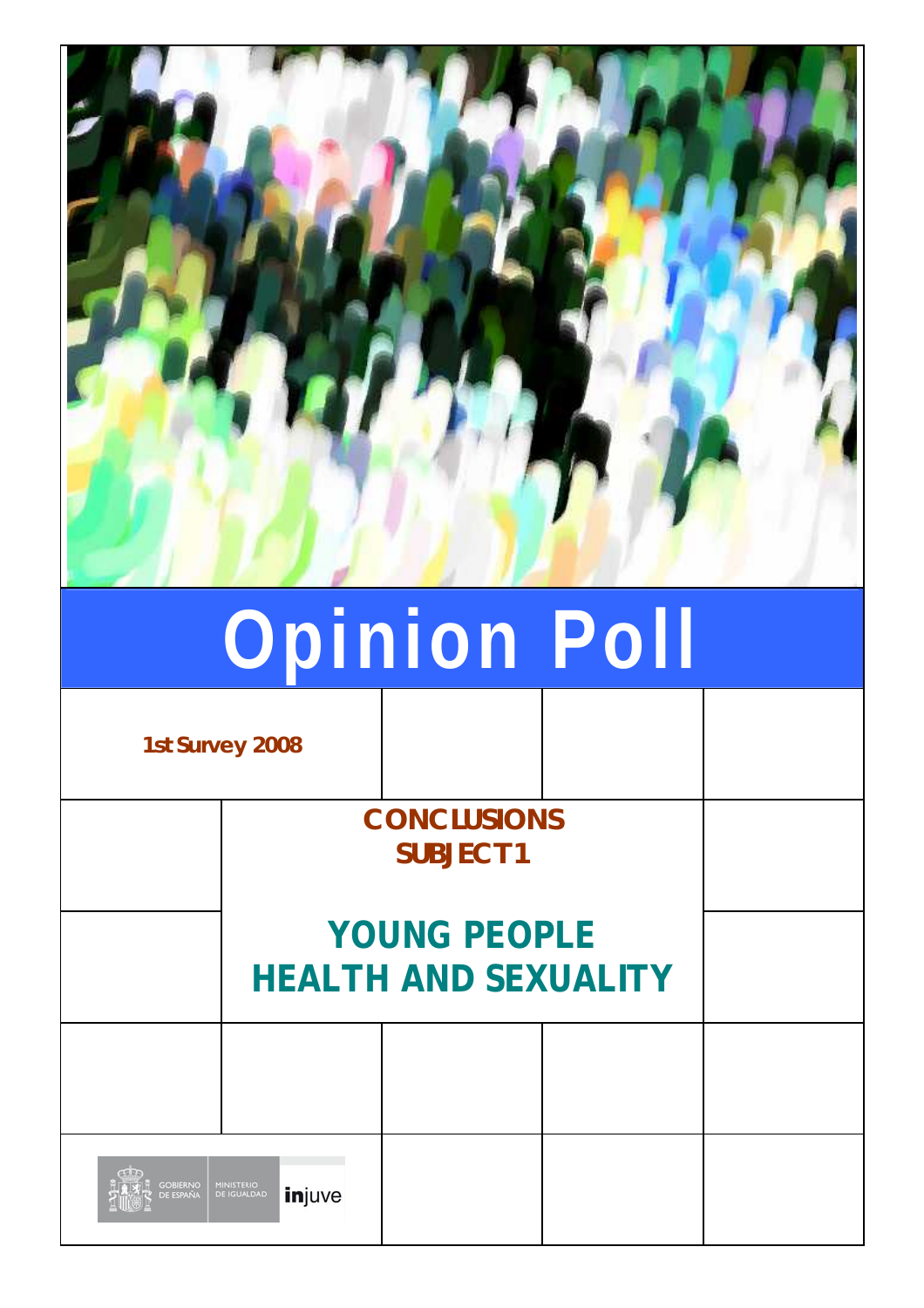



# **TABLE OF CONTENTS**

## Page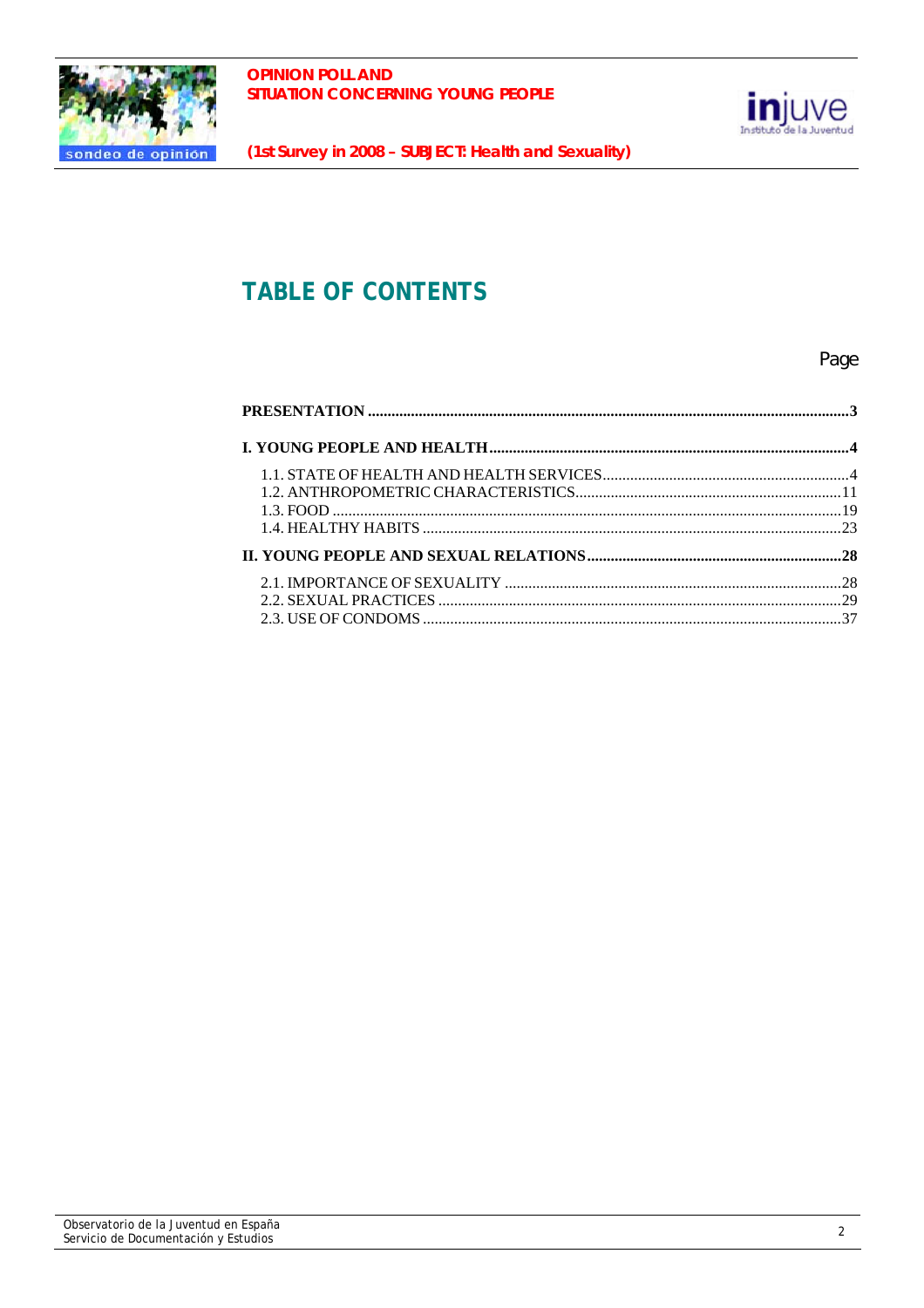



# **Presentation**

This survey contains the opinions given by the Young people in the first survey to be held in the year 2008.

The aim of this monographic work dealing with Health and Sexuality is to obtain information about some of the most important questions involved in the processes of socialisation of young people.

- 1. The first of these concerns aspects associated with Young people's health: the relationships between weight and height, diets, corporal image, hygiene habits, playing sports and sexual relations.
- 2. The second one deals with Young people's sexuality: the importance of sexuality, sexual activity, the ease with which they can obtain condoms and their use, etc.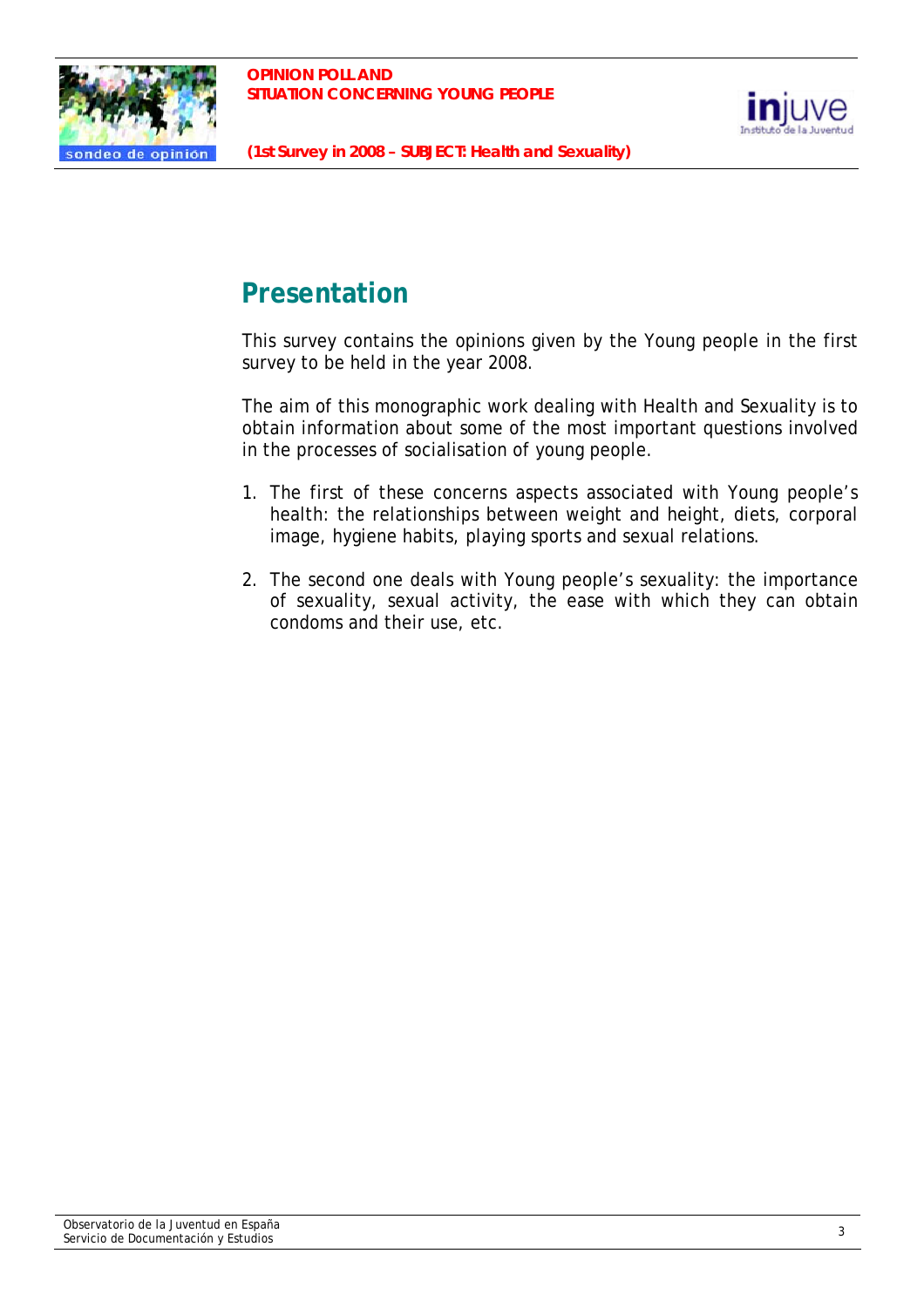



# **I. YOUNG PEOPLE AND HEALTH**

# **1.1. STATE OF HEALTH AND HEALTH SERVICES**

# **1.1.1. Evaluation of the state of health**

The young people in our country would appear to be healthy: approximately one in every four young people (26%) consider that they are very healthy, 58% think that they are healthy, 15% state that their health is average and less than 2% of young people describe their health as being poor.

When compared to the data from 5 years ago (2003) no significant differences are observed with respect to the ratings given for young people's health.



Source: 2003: Fourth Opinion Poll concerning young people. INJUVE (EJ093) 2008: First Opinion Poll concerning young people INJUVE (EJ132)

**YOUNG PEOPLE VIEW THEIR STATE OF HEALTH IN A MUCH MORE FAVOURABLE LIGHT THAN THE SPANISH IN GENERAL** 

This information, compared with the data furnished by the National Health Survey (2006), clearly shows that young people view their state of health (84% Good or very good) in a much more favourable light than the Spanish in general (70%).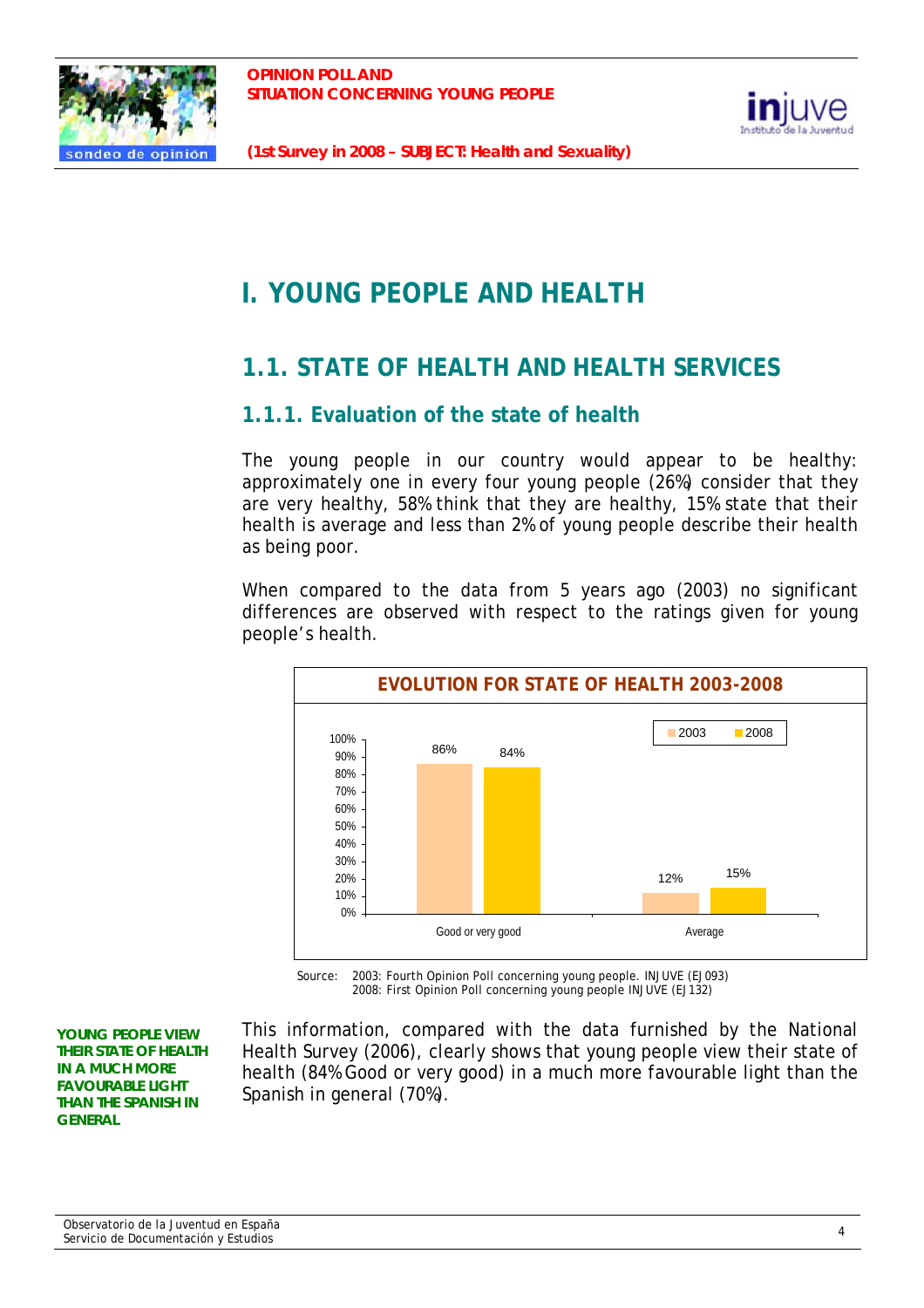





Source: 2008: First Opinion Poll concerning young people INJUVE (EJ132) 2006: National Health Survey. Ministerio de Sanidad y Consumo.

The perception of the state of health yields certain differences on the basis of certain sociological variables:

- The youngest group (15-17) is the one where their own state of health receives the best rating. However, as the age of the groups increases they tend to detect slightly more health problems.
- The males appear to give their state of health a better rating than the females.
- The young people from the middle classes state that their state of health is better than that of the working class.

| PERCEPTION OF THE STATE OF HEALTH<br>ACCORDING TO CERTAIN SIGNIFICANT VARIABLES |     |     |  |  |  |
|---------------------------------------------------------------------------------|-----|-----|--|--|--|
| <b>GOOD OR</b><br><b>AVERAGE</b><br><b>VERY GOOD</b>                            |     |     |  |  |  |
| 15-17 years                                                                     | 9%  |     |  |  |  |
| 18-29 years                                                                     | 83% | 16% |  |  |  |
| <b>Males</b>                                                                    | 87% | 12% |  |  |  |
| 81%<br>18%<br>Females                                                           |     |     |  |  |  |
| Middle and upper class<br>87%<br>12%                                            |     |     |  |  |  |
| Working class<br>82%<br>16%                                                     |     |     |  |  |  |

*Percentages out of the total for each sex, age and social class* 

Source: 2008: First Opinion Poll concerning young people INJUVE (EJ132)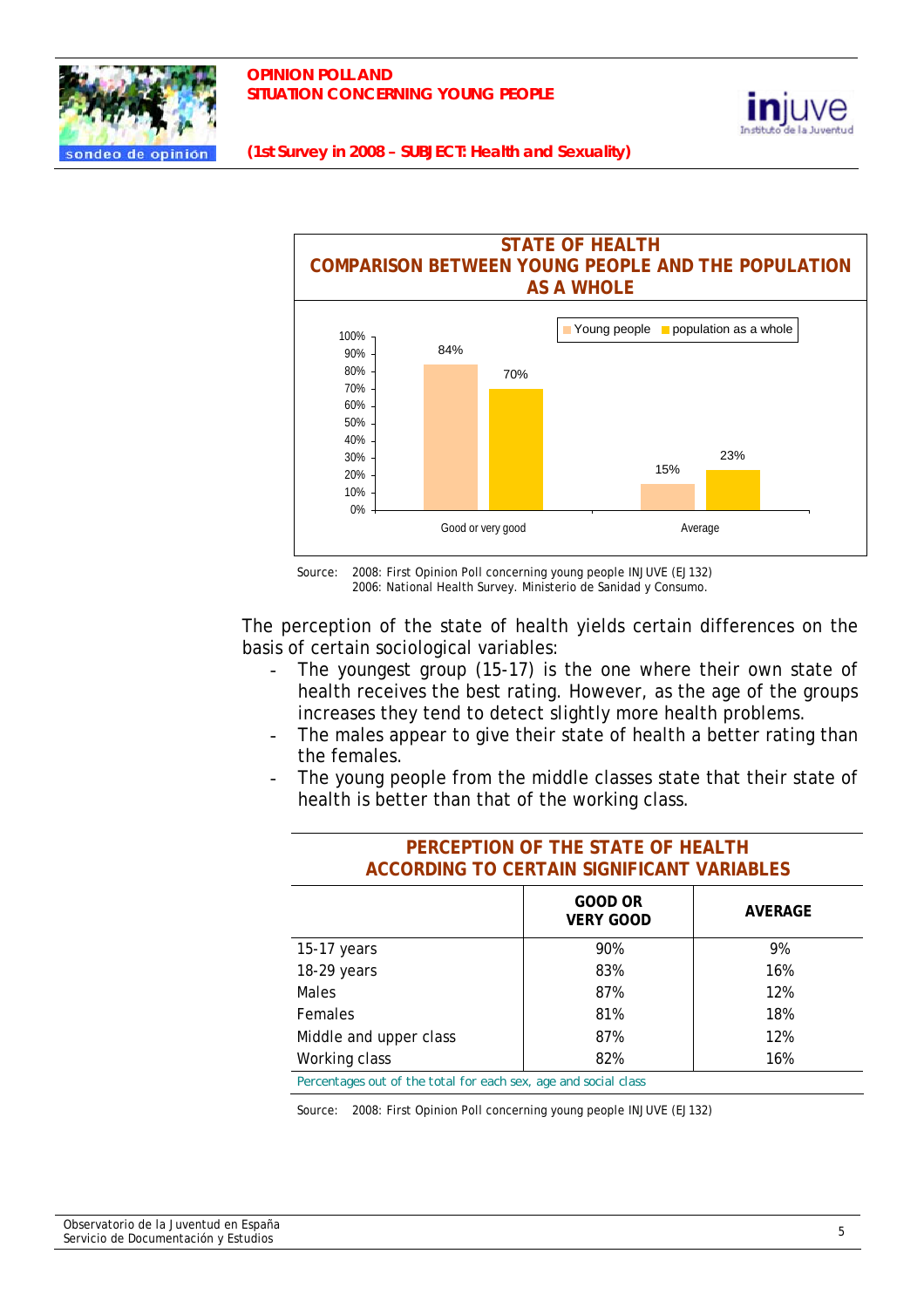



# **1.1.2. Going to the doctor or the health service**

Just over seven out of every ten young people (72%) have gone to the doctor or a health clinic over the last year, whereas 28% have not done so. These percentages are practically the same as those yielded by the fourth Opinion Poll conducted in 2003.



Source: 2003: Fourth Opinion Poll concerning young people. INJUVE (EJ093) 2008: First Opinion Poll concerning young people INJUVE (EJ132)

#### **THE FEMALES AND THE YOUNGEST PEOPLE GO TO THE DOCTOR MOST FREQUENTLY**

Females go more often to the doctor's surgery (81%) than males (66%). Curiously, it is the youngest people (15-17 years) who state most that they have been to the doctor about their health in the last year.

# **GOING TO THE DOCTOR ON THE BASIS OF AGE GROUPS**

|                                                 | <b>HAVE GONE</b> | <b>HAVE NOT GONE</b> |
|-------------------------------------------------|------------------|----------------------|
|                                                 | TO THE DOCTOR    | TO THE DOCTOR        |
| From 15 to 17 years                             | 81%              | 19%                  |
| From 18 to 20 years                             | 68%              | 31%                  |
| From 21 to 24 years                             | 71%              | 29%                  |
| From 25 to 29 years                             | 74%              | 26%                  |
| Percentages out of the total for each age group |                  |                      |

*Percentages out of the total for each age group* 

Source: 2008: First Opinion Poll concerning young people INJUVE (EJ132)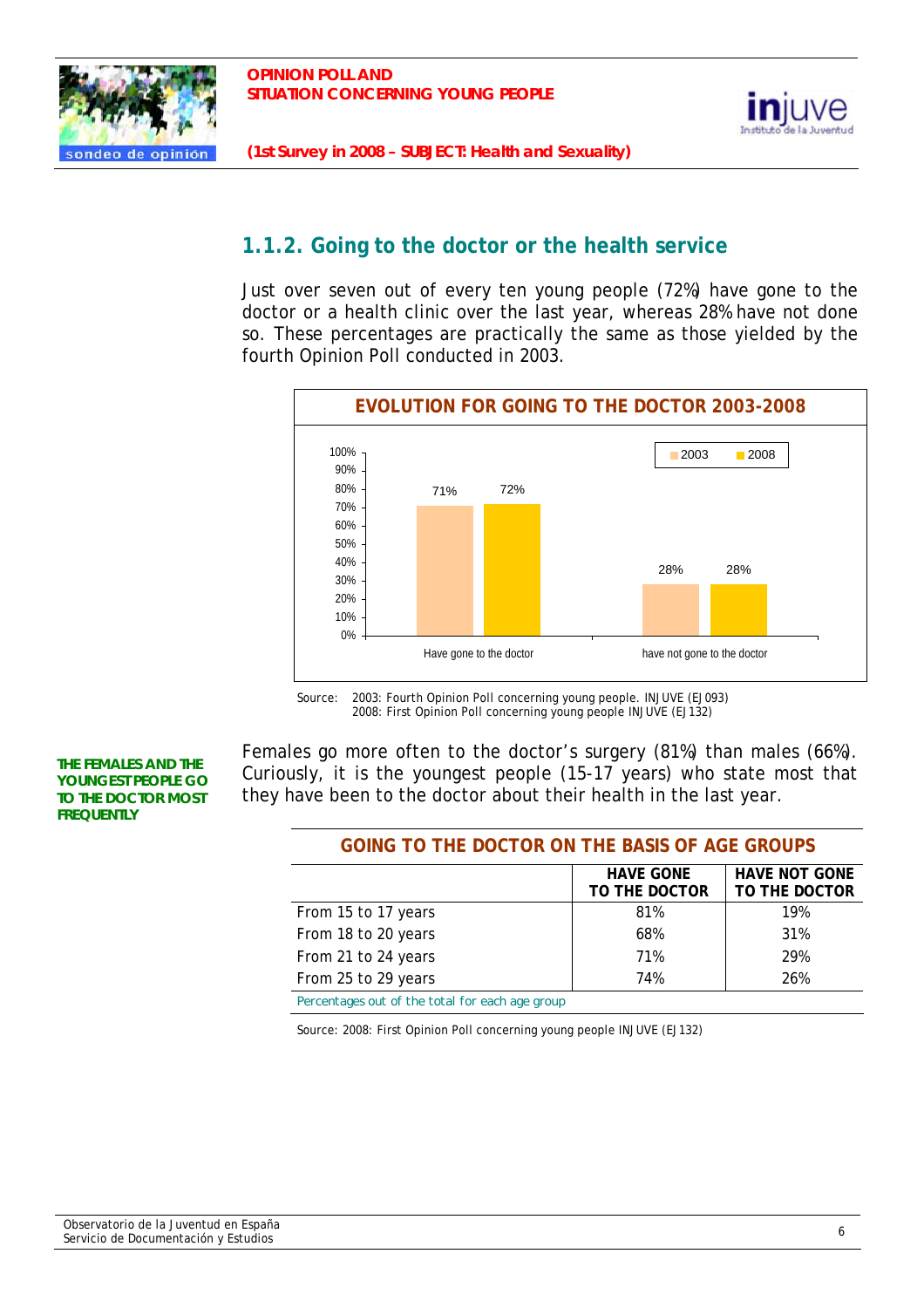



**YOUNG PEOPLE GO TO THE DOCTOR MUCH MORE FREQUENTLY IN MADRID (84%) THAN IN THE LEVANTE ZONE (68%)** 

When going to the doctor or the health services is broken down into regions, clear differences can be observed between the different Spanish regions; some of the data show behaviour patterns that are clearly different [for example young people in Madrid go to the doctor much more frequently (84%) than young people in the Levante zone (68%)].

| GOING TO THE DOCTOR ON THE BASIS OF GEOGRAPHICAL                           |     |     |  |  |  |
|----------------------------------------------------------------------------|-----|-----|--|--|--|
| AREAS <sup>1</sup>                                                         |     |     |  |  |  |
| <b>HAVE NOT GONE</b><br><b>HAVE GONE</b><br>TO THE DOCTOR<br>TO THE DOCTOR |     |     |  |  |  |
| <b>Norte</b>                                                               | 71% | 29% |  |  |  |
| <b>Noreste</b>                                                             | 76% | 24% |  |  |  |
| Levante                                                                    | 68% | 32% |  |  |  |
| Sur                                                                        | 69% | 31% |  |  |  |
| Centro                                                                     | 74% | 26% |  |  |  |
| Madrid                                                                     | 84% | 16% |  |  |  |
| Percentages out of the total for each geographical area                    |     |     |  |  |  |

Source: 2008: First Opinion Poll concerning young people INJUVE (EJ132)

The habitat where young people live shows that it is young people in urban environments (77%) who have been to the doctor to a greater extent over the last year, followed by those who live in rural zones (74%). It is in the intermediate zones where young people have been to the doctor least in the past year.

| <b>GOING TO THE DOCTOR ON THE BASIS OF HABITAT</b>                         |     |     |  |  |  |
|----------------------------------------------------------------------------|-----|-----|--|--|--|
| <b>HAVE NOT GONE</b><br><b>HAVE GONE</b><br>TO THE DOCTOR<br>TO THE DOCTOR |     |     |  |  |  |
| Rural                                                                      | 74% | 26% |  |  |  |
| Semi-rural                                                                 | 71% | 29% |  |  |  |
| Intermediate                                                               | 71% | 29% |  |  |  |
| 23%<br>77%<br>Urban                                                        |     |     |  |  |  |
| Percentages out of the total for each habitat                              |     |     |  |  |  |

Source: 2008: First Opinion Poll concerning young people INJUVE (EJ132)

#### 7

1 Grouping the different Autonomous Regions into geographical zones: **Norte**: Asturias, Cantabria, Galicia, Navarra and País Vasco. **Noreste**: Aragón and Cataluña. **Levante**: Comunidad Valenciana and Murcia. **Sur**: Andalucía and Canarias. **Centro**: Castilla-La Mancha, Castilla y León and Extremadura. **Madrid**: Madrid.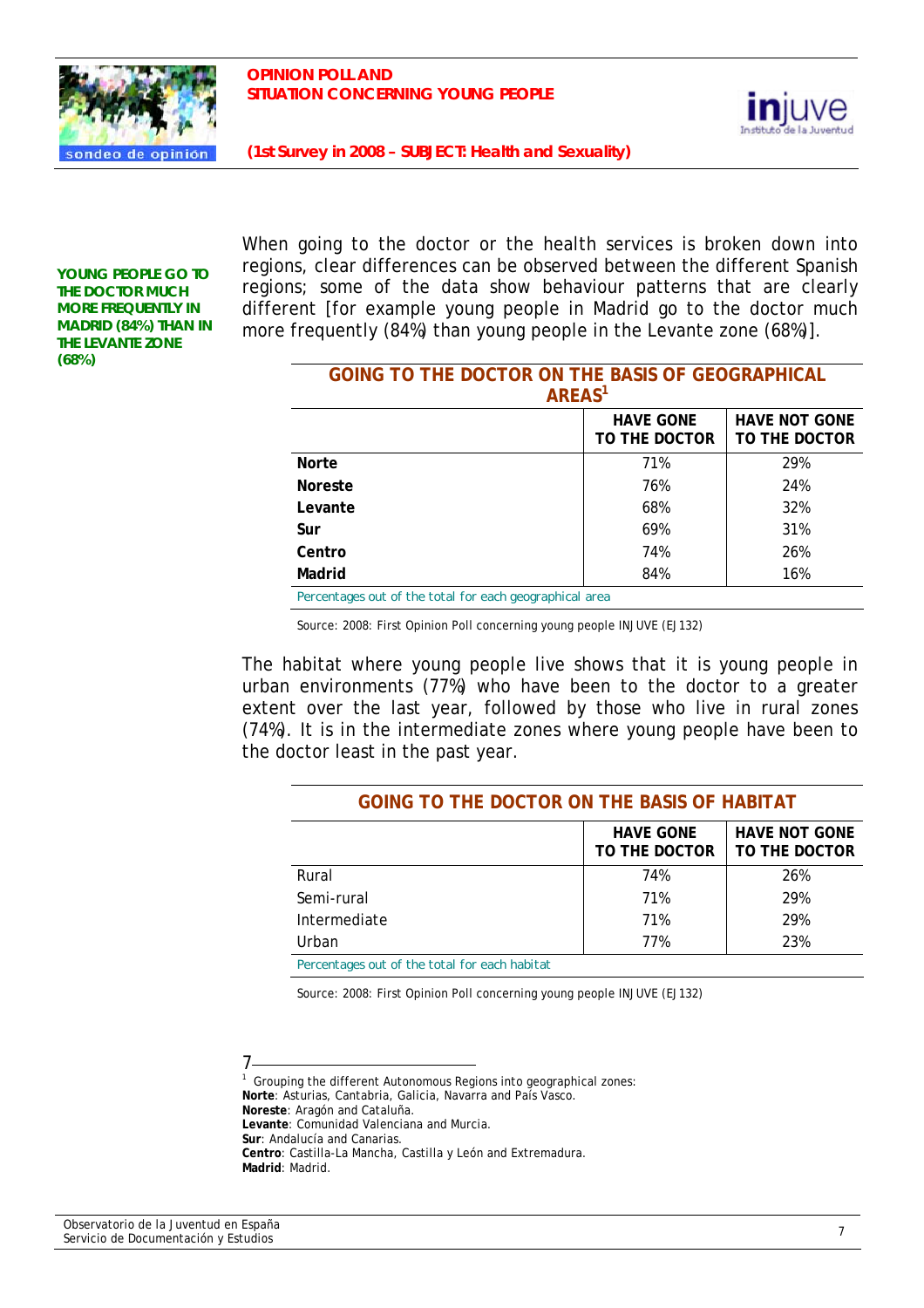



The social level or occupational class reveals certain differences where visiting the health service is concerned: those who belong to the highest social classes go more frequently to the doctor than those who are members of the middle and working classes.

| GOING TO THE DOCTOR ON THE BASIS OF SOCIAL CLASS                           |     |     |  |  |  |
|----------------------------------------------------------------------------|-----|-----|--|--|--|
| <b>HAVE NOT GONE</b><br><b>HAVE GONE</b><br>TO THE DOCTOR<br>TO THE DOCTOR |     |     |  |  |  |
| Upper                                                                      | 78% | 23% |  |  |  |
| Middle                                                                     | 72% | 28% |  |  |  |
| Lower                                                                      | 73% | 28% |  |  |  |
| Percentages out of the total for each social class                         |     |     |  |  |  |

Source: 2008: First Opinion Poll concerning young people INJUVE (EJ132)

**IT IS THE UPPER SOCIAL CLASSES WHO GO TO THE DOCTOR MORE FREQUENTLY THAN THE MIDDLE AND WORKING CLASSES.** 

Those who go to the doctor most frequently are the ones that state that their state of health is not as good (average and poor). However, the number of visits made by young people who claim to be in good health is also frequent, which could be interpreted as meaning that such visits are associated with prevention rather than genuine health problems.



Source: 2008: First Opinion Poll concerning young people INJUVE (EJ132)

About six out of every ten visits are made to the general practitioner or the family doctor (62%); followed by the visits to a specialist (23%), emergencies (7%) and to the dentist (5%). Once again, this data is very similar to the information compiled from the fourth survey in 2003, although a slight shift has been detected towards patients moving away from visits to the general practitioner in favour of visits to a specialist.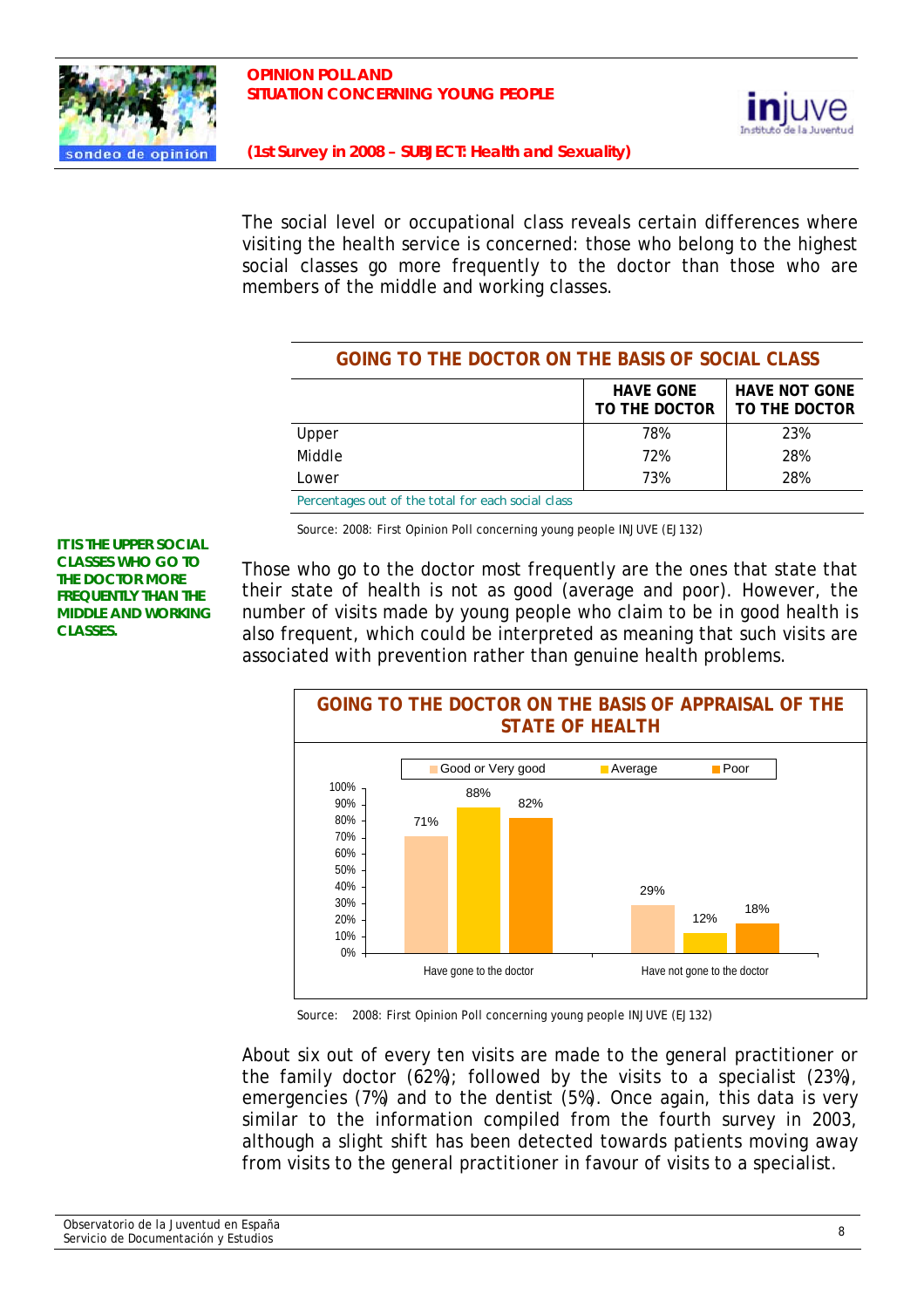





Source: 2003: Fourth Opinion Poll concerning young people. INJUVE (EJ093) 2008: First Opinion Poll concerning young people INJUVE (EJ132)

This trend towards going to a specialist doctor to a greater extent is only to be found among the males, where the percentage has increased from 16% in 2003 to 23% in 2008, where visits to a specialist are concerned.

There are no significant differences between the different Spanish regions, or between rural and urban zones where the health services visited in the past year are concerned.

However, with respect to the level of studios, there would appear to be differences in the behaviour of the young people in our country where health care is concerned:

- The lower the level of studies (primary studies), the greater the number of visits to the general practitioner or to the family doctor.
- The higher the level of qualifications (especially among those who have degrees, etc.), the greater the number of visits to specialists.

| TYPE OF VISIT ON THE BASIS OF THE EDUCATIONAL |                                              |                        |                                 |              |  |
|-----------------------------------------------|----------------------------------------------|------------------------|---------------------------------|--------------|--|
| <b>QUALIFICATIONS</b>                         |                                              |                        |                                 |              |  |
|                                               | <b>LESS</b><br>THAN 2 <sup>nd</sup><br>COMP. | <b>SECOND</b><br>COMP. | <b>SECOND</b><br>POST-<br>COMP. | <b>UPPER</b> |  |
| General practitioner                          | 71%                                          | 64%                    | 65%                             | 62%          |  |
| Specialist doctor                             | 14%                                          | 22%                    | 21%                             | 14%          |  |
| Emergencies                                   | 6%                                           | 8%                     | 7%                              | 7%           |  |

**THE TREND TOWARDS GOING TO A SPECIALIST DOCTOR HAS INCREASED AMONG MALES, GOING FROM 16% IN 2003 TO 23% IN 2008**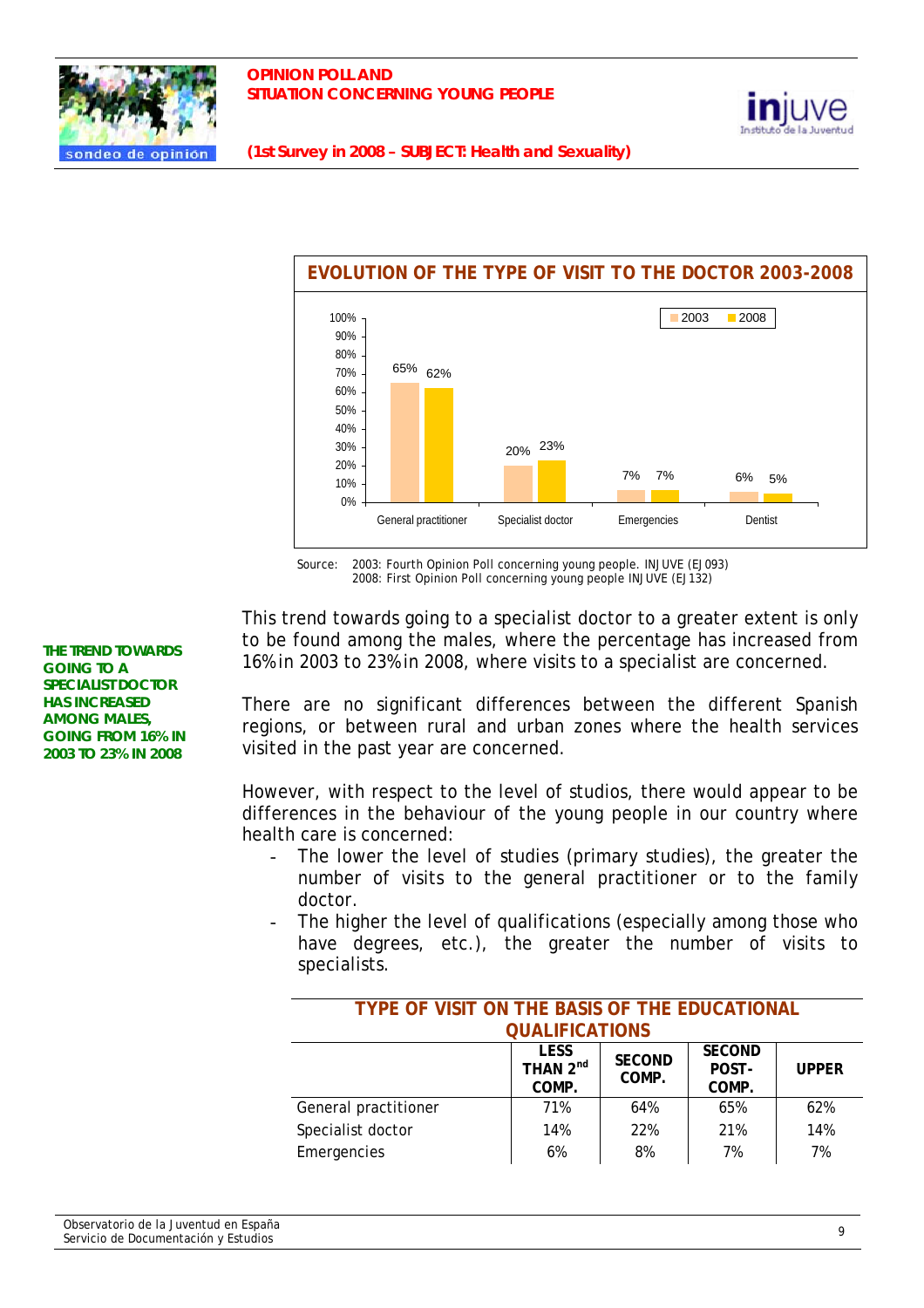



| Dentist                                                  | 6% | 4% | 4% | 6% |  |
|----------------------------------------------------------|----|----|----|----|--|
| Percentages out of the total for each level of education |    |    |    |    |  |

Source: 2008: First Opinion Poll concerning young people INJUVE (EJ132)

There are also social class differences where health visits: the working classes visit the general practitioner much more often, whereas the higher the social class is the more frequent the visits to the specialist doctor.

The young people who live with their parents go to the general practitioner or family doctor to a greater extent than those who have moved out of the family home. However, visits to specialists are more frequent in the latter group than among those who still live in the original family home.



Source: 2008: First Opinion Poll concerning young people INJUVE (EJ132)

The young people who see their state of health in a more negative light (average or poor) have visited a specialist doctor more often in the past year. It is this group that has suffers from or has suffered from a rather serious health problem.

| TYPE OF VISIT TO DOCTORS ON THE BASIS OF THE RATING<br><b>GIVEN FOR THEIR STATE OF HEALTH</b> |     |     |     |  |  |
|-----------------------------------------------------------------------------------------------|-----|-----|-----|--|--|
| GOOD OR<br><b>AVERAGE</b><br><b>POOR</b><br><b>VERY GOOD</b>                                  |     |     |     |  |  |
| practitioner / family<br>General<br>doctor                                                    | 64% | 57% | 39% |  |  |
| Specialist doctor<br>33%<br>33%<br>21%                                                        |     |     |     |  |  |
| Percentages out of the total for each state of health rating                                  |     |     |     |  |  |

*Percentages out of the total for each state of health rating*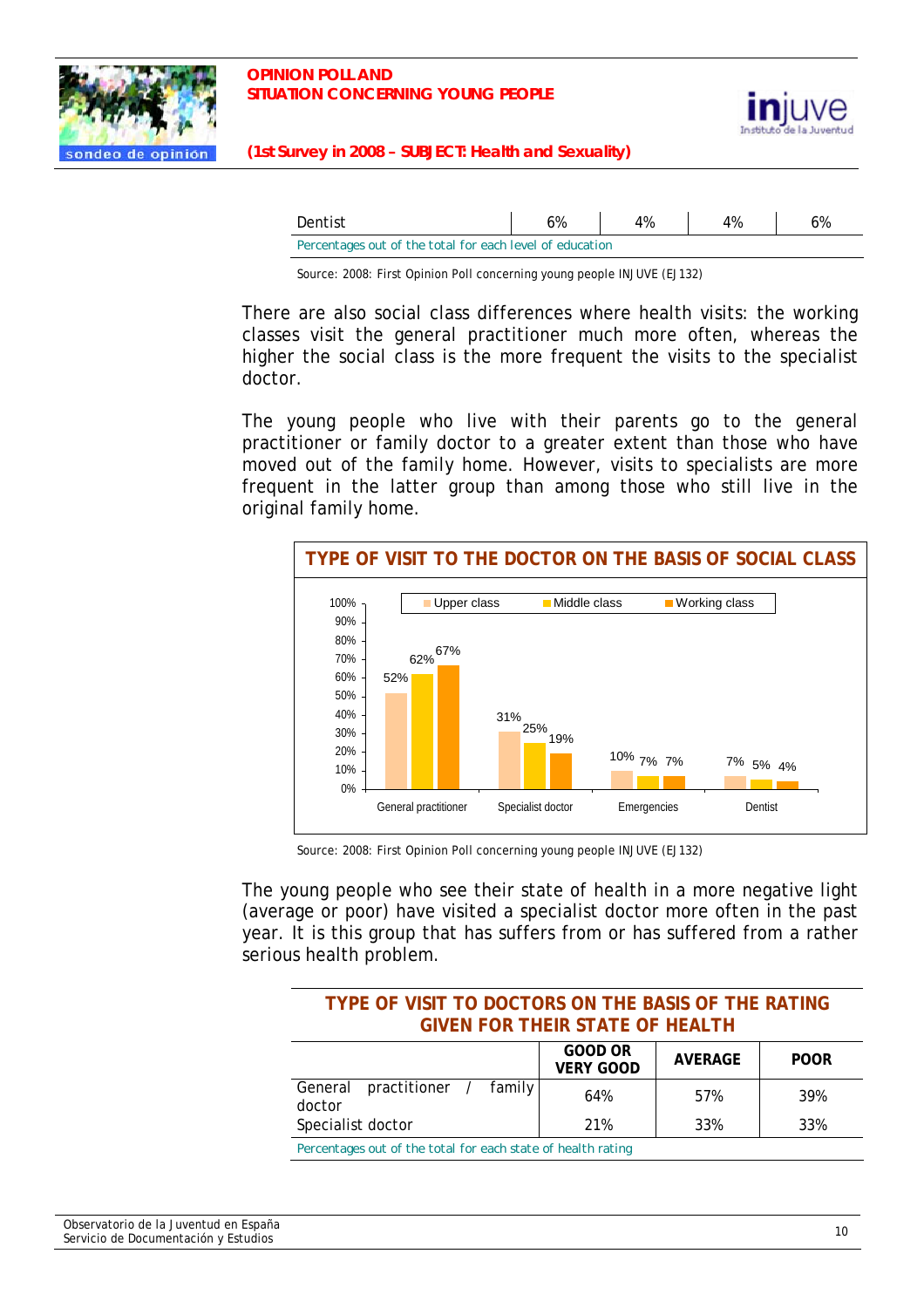



Source: 2008: First Opinion Poll concerning young people INJUVE (EJ132)

**THOSE WHO HAVE RECEIVED HIGHER LEVELS OF EDUCATION AND BELONG TO HIGHER SOCIAL CLASSES, ARE MORE ABLE TO DIRECT THEIR HEALTH VISITS SPECIFICALLY TO SPECIALISTS** 

It can be concluded that health visits and the use of different health services is associated with the education and study levels and with social class, in such a way that the greater training the young people have in where education is concerned and belonging to the highest social classes gives them a greater ability to direct their health visits more specifically to specialists.

# **1.2. ANTHROPOMETRIC CHARACTERISTICS**

# **2.1. Weight and height de the young people**

This survey contains estimations with respect to young people and their approximate weight and height. The average weight is around 67.6 kg. This information is similar to that afforded by the fourth survey from 2003.



Source: 2003: Fourth Opinion Poll concerning young people. INJUVE (EJ093) 2008: First Opinion Poll concerning young people INJUVE (EJ132)

The males weigh an average of 74.9 kg., and the females 59.6 kg.; as the ages of both sexes increase so does their weight.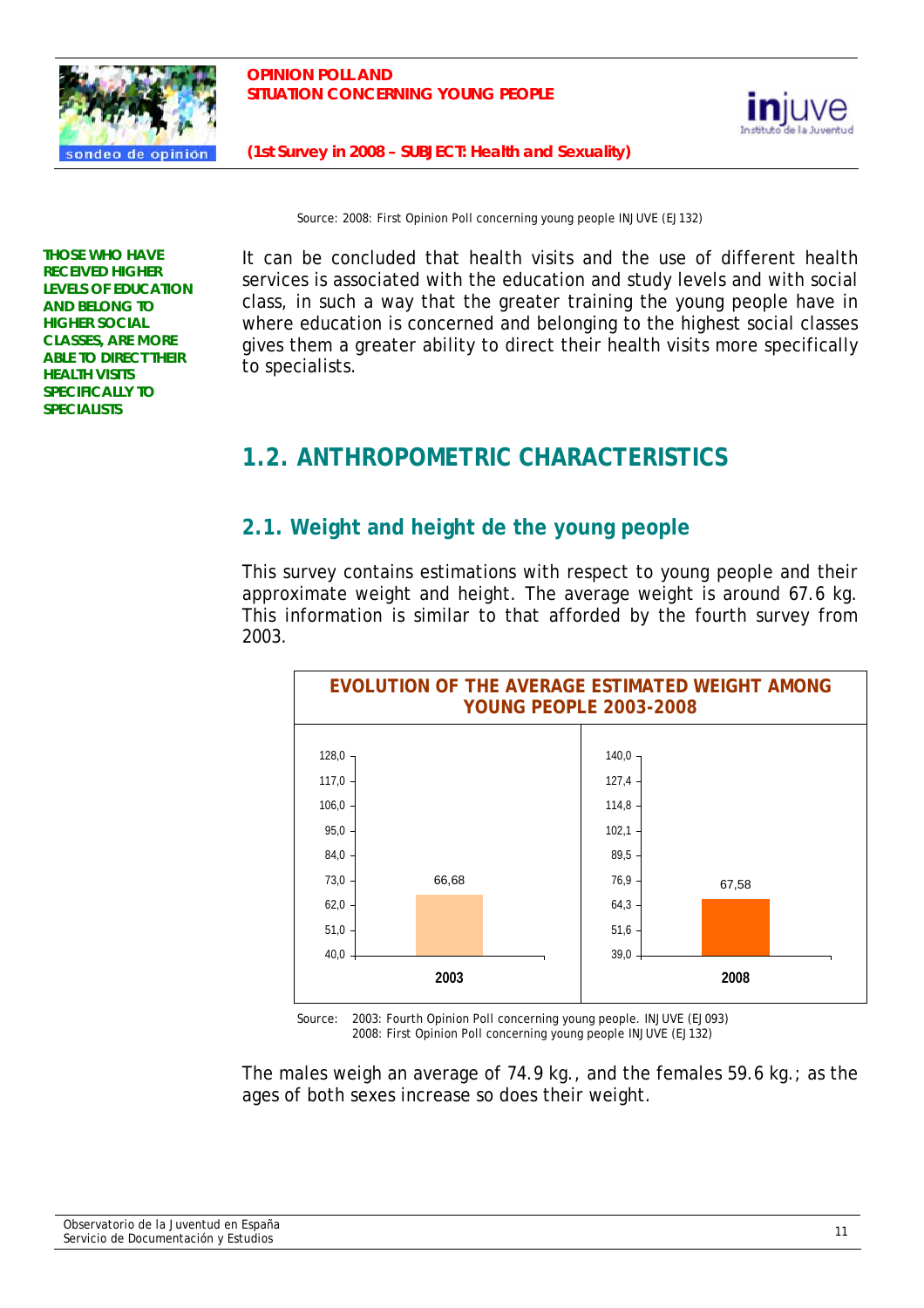





Source: 2008: First Opinion Poll concerning young people INJUVE (EJ132)

52% weigh above the average, whereas 45% weigh less than average. This data gives an idea about young people's perception of weight in Spain: the young people who are somewhat overweight outnumber those who are somewhat underweight.

As far as their height is concerned, the average is about 1.70 m.: 1.76 m. for young men and 1.63 for young women.

# **1.2.2. Body Mass Index**

The Body Mass Index (BMI) establishes the relationship between a person's weight and his or her height and measures the level of body fat using the formula: BMI = weight (Kg.) / height  $(m^2)$ 

The Consejo Español para la Evaluación de la Obesidad (Spanish Obesity Assessment Council) uses this formula to establish a BMI classification scale.

According to this scale it can be observed that around two-thirds of young people are of normal weight (66%), 22% are overweight, 5% do not weigh enough and 4% belong to the obese group.

**THERE ARE MORE YOUNG PEOPLE WHO ARE SOMEWHAT OVERWEIGHT THAN THERE ARE YOUNG PEOPLE WHO ARE SOMEWHAT UNDERWEIGHT** 

**22% OF YOUNG PEOPLE ARE OVERWEIGHT, 5% ARE UNDERWEIGHT AND 4% BELONG TO THE GROUP OF OBESE YOUNG PEOPLE**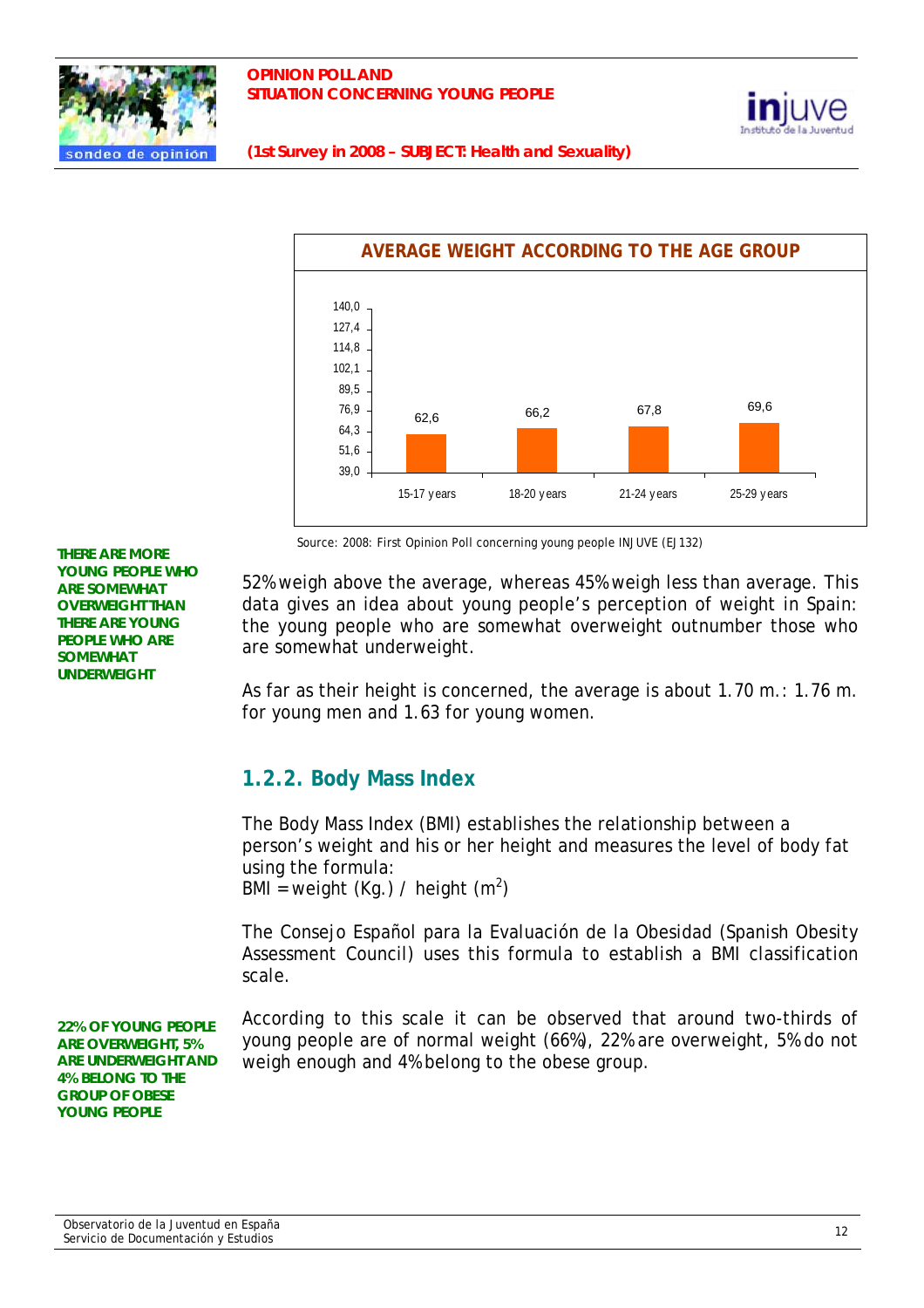





Source: 2008: First Opinion Poll concerning young people INJUVE (EJ132)

**THE NUMBER OF UNDERWEIGHT FEMALES (8%) IS MUCH HIGHER THAN THE NUMBER OF UNDERWEIGHT MEN (1%), WHEREAS THE PERCENTAGE OF OVERWEIGHT MALES IS THREE TIMES AS GREAT (30%) AS IT IS FOR FEMALES (9%)** 

When we observe the data broken down into sexes, there are certain significant differences:

- The number of underweight females is much greater (8%) than the number of underweight males (1%);
- Whereas three times as many boys are overweight (30%) than girls (9%).
- Obesity does not seem to be a problem for young people at the moment, in view of the fact that only 4% fall into this group.

By ages, it can be observed that it is the youngest sample that contains the largest percentage of underweight people (10%), and as the age increases, especially after 20 years, the greater levels of overweight young people appear.

|                     | < 18.5     | 18.5-24.9 | 25-29.9    | 30 or over |  |
|---------------------|------------|-----------|------------|------------|--|
|                     | Underweigh | Normal    |            |            |  |
|                     |            | weight    | Overweight | Obesity    |  |
| Males               | 1%         | 61%       | 30%        | 5%         |  |
| Females             | 8%         | 71%       | 13%        | 4%         |  |
| From 15 to 17 years | 10%        | 70%       | 12%        | 3%         |  |
| From 18 to 20 years | 5%         | 70%       | 15%        | 4%         |  |
| From 21 to 24 years | 4%         | 66%       | 20%        | 7%         |  |
| From 25 to 29 years | 3%         | 62%       | 29%        | 4%         |  |

#### **BODY MASS INDEX DEPENDING ON SEX AND AGE 2008**

*Percentages out of the total for each sex and age group* 

Source: 2008: First Opinion Poll concerning young people INJUVE (EJ132)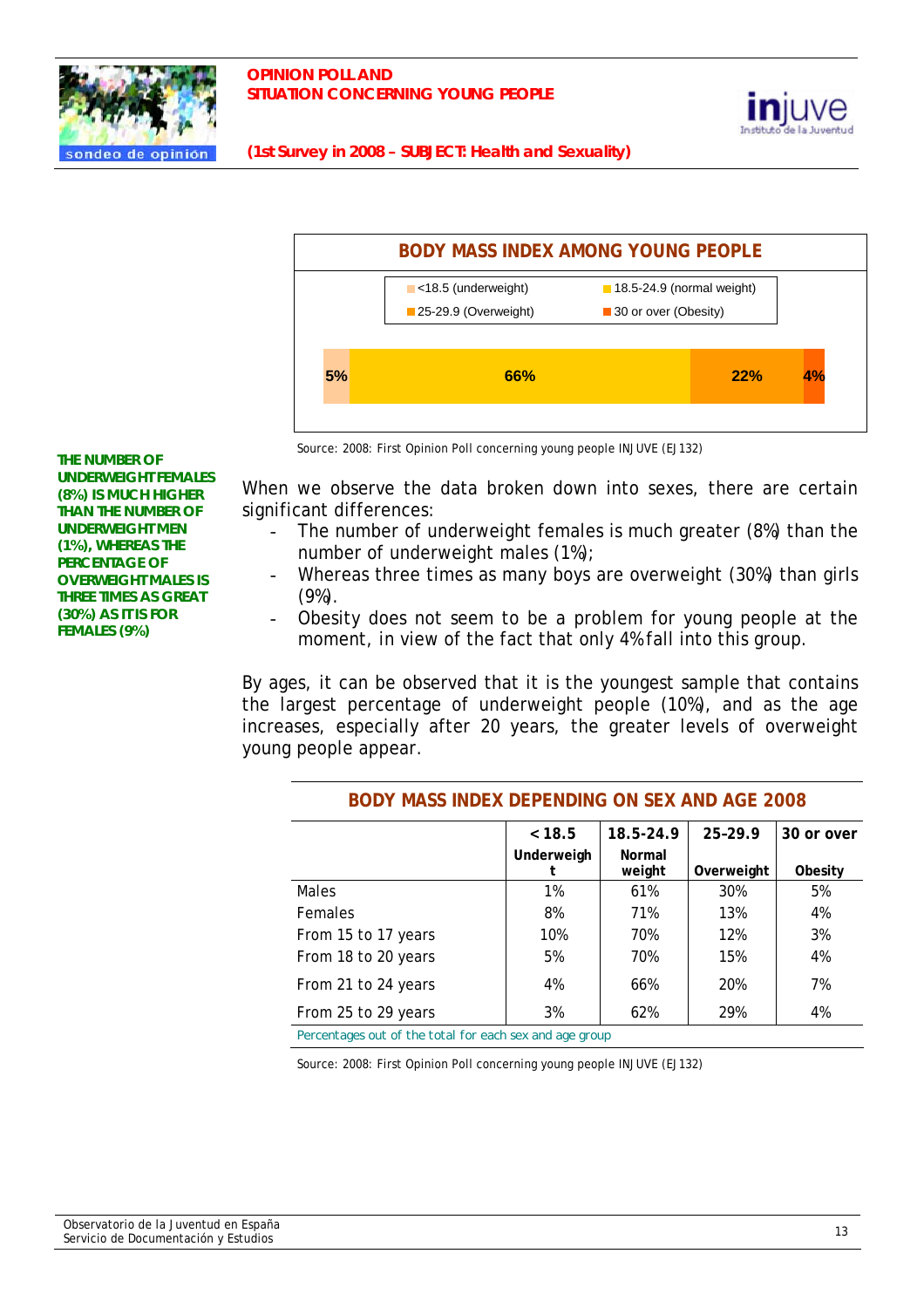



The groups by sex and age at greatest risk are in the following groups: The youngest girls (15-17 years), where 18% are underweight.

- The boys from 25 to 29 years and from 21 to 24 years are overweight, the percentages being 43% and 28%, respectively.
- 7% of the boys from 21 to 24 years are obese.

Certain trends are worth taking into account when these findings are compared to the same categories for the survey conducted in 2003:

- The percentage of females that belong to the group whose weight is considered to be normal has increased by ten percent (rising from 61% in 2003 to 71% in 2008), whereas the percentage for males has remained stable.
- The percentage of males and females that are overweight has increased to a similar extent (around 4%).
- The proportion of obese young people has remained stable, perhaps with a slight increase.
- In the 15 to 17 year old groups, and especially those ranging from 18 to 20 years, there has been an increase in the number of overweight young people.
- In the latter group (18 to 20 years), there has been a decrease in the percentage of young people whose weight is normal.
- In the group ranging from 21 to 24 years, the number of obese young people has doubled (going from 3% to 7%)

|                                                         | < 18.5     | 18.5-24.9 | 25-29.9    | 30 or over |  |  |
|---------------------------------------------------------|------------|-----------|------------|------------|--|--|
|                                                         | Underweigh |           |            |            |  |  |
|                                                         |            | Normal    |            |            |  |  |
|                                                         |            | weight    | Overweight | Obesity    |  |  |
| Males                                                   | 2%         | 62%       | 27%        | 4%         |  |  |
| <b>Females</b>                                          | 9%         | 64%       | 9%         | 3%         |  |  |
| From 15 to 17 years                                     | 11%        | 70%       | 7%         | 2%         |  |  |
| From 18 to 20 years                                     | 6%         | 79%       | 8%         | 3%         |  |  |
| From 21 to 24 years                                     | 4%         | 66%       | 22%        | 3%         |  |  |
| From 25 to 29 years                                     | 3%         | 62%       | 25%        | 5%         |  |  |
| Percentages out of the total for each sex and age group |            |           |            |            |  |  |

#### **BODY MASS INDEX BY SEX AND AGE IN 2003**

Source: 2003: Fourth Opinion Poll concerning young people INJUVE (EJ093)

**7% OF THE MALES FROM 21 TO 24 YEARS ARE OBESE TO A CERTAIN EXTENT. THIS PERCENTAGE HAS DOUBLED WITH RESPECT TO 2003.** 

**IN THE LAST 5 YEARS THERE HAS BEEN A 4% INCREASE IN THE NUMBER OF OVERWEIGHT YOUNG PEOPLE**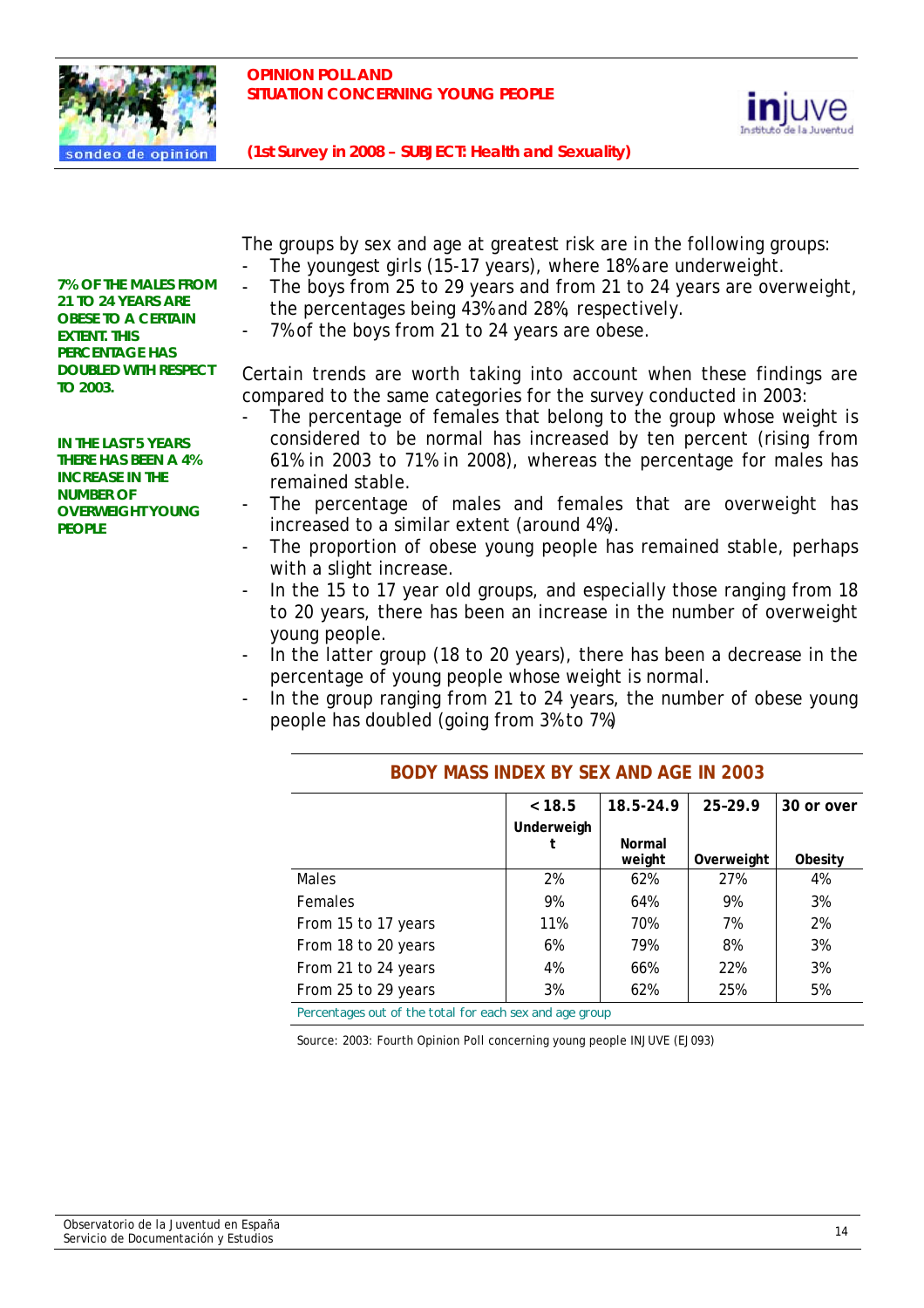



The education levels completed in relation to weight reveals the following pattern:

- There are a larger number of people with overweight, obesity and underweight problems among those who have lower levels of education.
- The higher the education level, the greater the percentage of young people with normal weight proportions.



Source: 2008: First Opinion Poll concerning young people INJUVE (EJ132)

Once again, where body mass is concerned, there are certain differences between social classes:

- In the working class, there are more young people who are overweight and underweight.
- The highest percentages of people with normal weights appear in the middle classes and especially in the upper classes.

**THE PERCENTAGE OF PEOPLE WITH OVERWEIGHT, OBESITY AND UNDERWEIGHT PROBLEMS IS HIGHER AMONG THOSE WHO HAVE LOWER LEVELS OF EDUCATION**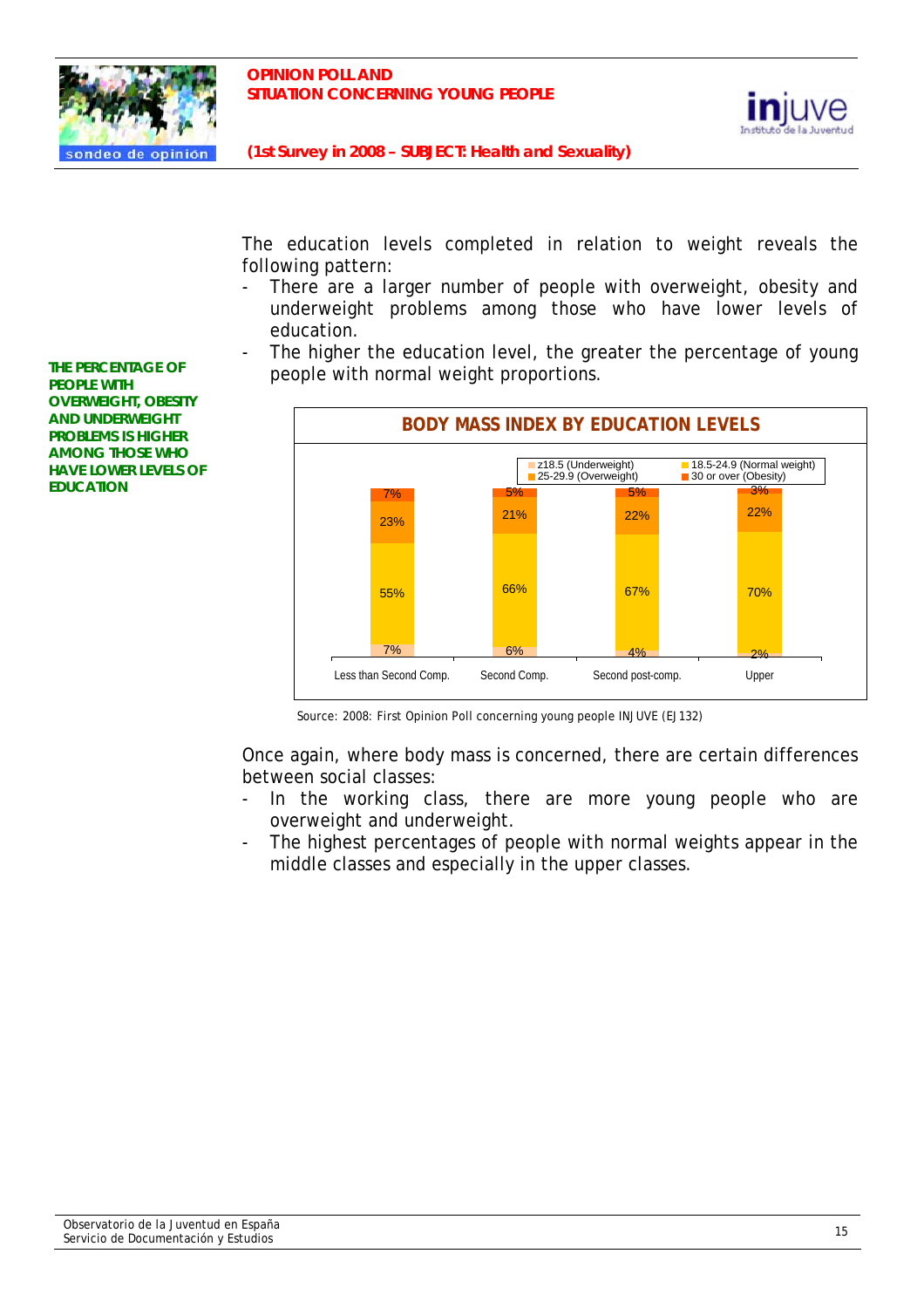





Source: 2008: First Opinion Poll concerning young people INJUVE (EJ132)

# **1.2.3. Self-perception of physical appearance**

When the young people of both sexes were asked how they viewed themselves where there body weight was concerned, the data revealed that roughly 3 out of every 4 (74%) see themselves as being normal; 13% considered themselves to be thin and 11% considered themselves to be fat. These percentages are about the same as the results given in the survey 5 years ago (2003).

The young males tend to consider themselves to be thin to a greater extent (15%) than the young females (12%), whereas the females think they are fat (13%) more than the males (9%).

This self-perception of physical appearance with regard to health shows that those whose health is poorer see themselves as being overweight to a greater extent. This association between illness and obesity in young people not only gives an idea about the magnitude of the problem, but also insight into the possible solution, because being overweight is regarded as a health problem.

Young people's education levels and social class levels reveal the following:

The lower the education level, the greater the number of people who think that they are overweight.

**YOUNG MALES THINK THEY ARE THIN TO A GREATER EXTENT (15%) THAN THE YOUNG FEMALES (12%). HOWEVER, THE FEMALES THINK THEY ARE FAT (13%) MORE THAN THE MALES (9%).**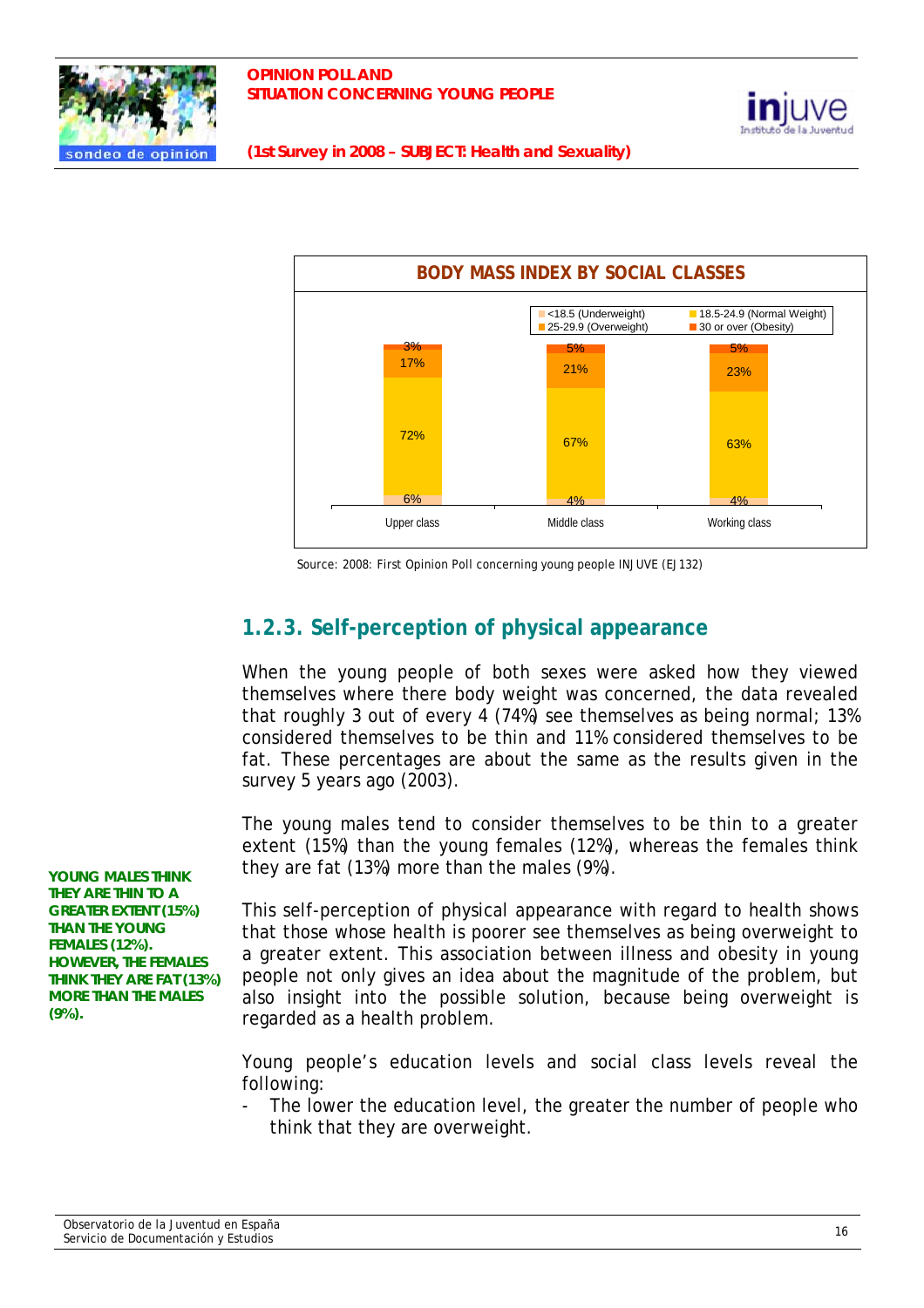



- The higher the social level (upper class), the greater the number of people who consider themselves to be thin.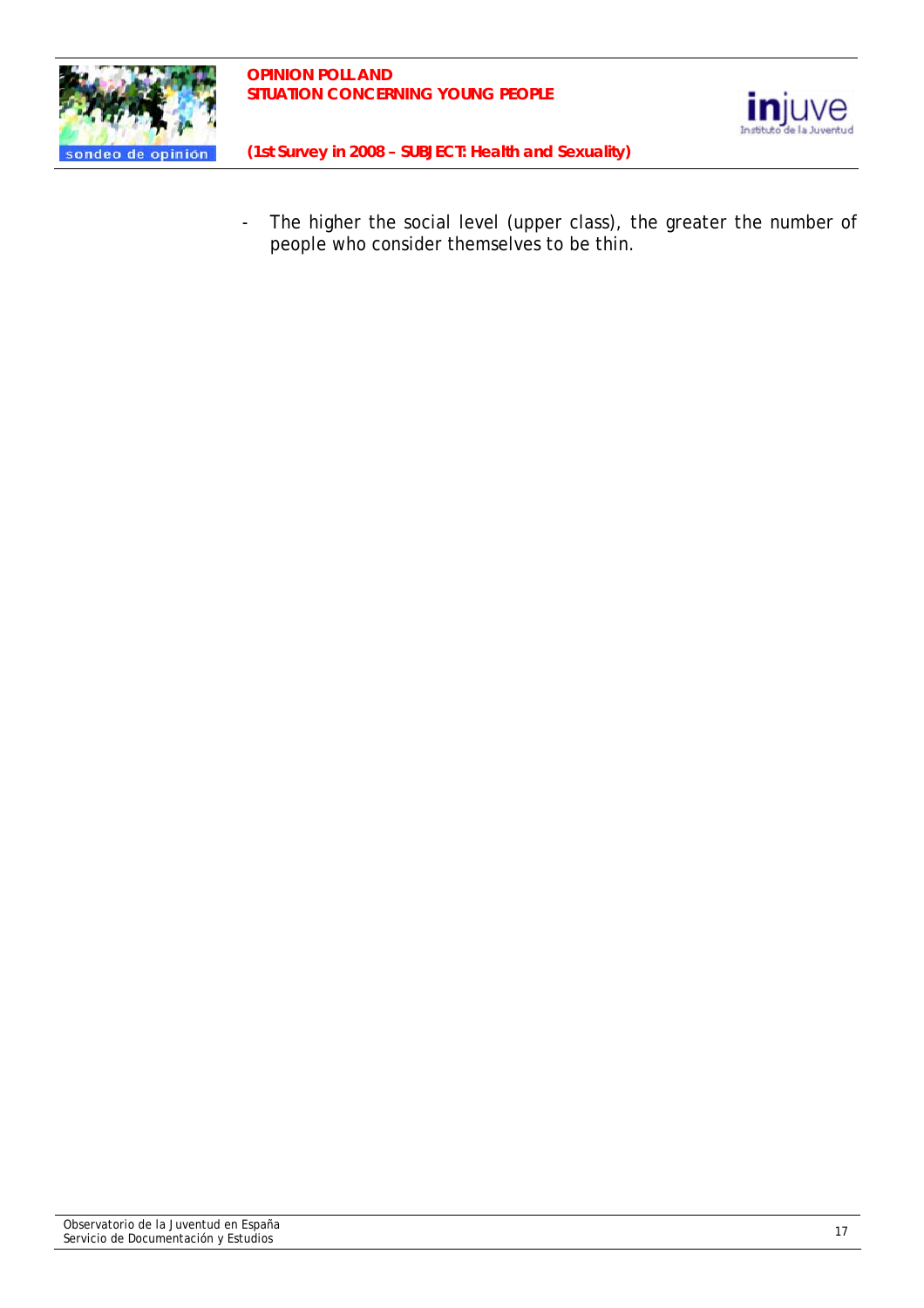



| RELATIONSHIP BETWEEN THE BODY MASS INDEX AND<br>THE PERCEPTION OF PHYSICAL APPEARANCE |                                  |                              |                                                |
|---------------------------------------------------------------------------------------|----------------------------------|------------------------------|------------------------------------------------|
| <b>BODY MASS INDEX</b>                                                                |                                  |                              | PERCEPTION OF BEING FAT,<br><b>THIN</b>        |
| < 18.5<br>Underweight                                                                 | $25 - 29.9$<br><b>Overweight</b> | As a thin<br>person          | As a<br>fat person                             |
| More females                                                                          | More males                       | More males                   | More females                                   |
| More females<br>15 to 17 years                                                        | More males<br>20 to 29 years     | More males<br>15 to 20 years | More females<br>18 to 20 and<br>25 to 29 years |

Source: 2008: First Opinion Poll concerning young people INJUVE (EJ132)

There is a contradiction between the Body Mass Index (BMI) and the perception of weight among young people. There are more females who are underweight, whereas there are more males who consider themselves to be thin. At the same time, although there are more overweight males, it is the females who see themselves as being fat to a greater extent.

The same contradiction appears with respect to sex and age groups:

- Although it is in the group of the youngest females (15-17 years) where there is the highest percentage of thin people (16%), it is the young males (15-20 years) who think they are thin (18%) to a greater extent;
- And although it is in the group of young males between 20 and 29 years where the highest overweight levels are to be found, it is the group of females from 15 to 20 years that consider themselves to be fat to the greatest extent (15%).

**THE YOUNG GIRLS ACCEPT AS THEIR OWN, SOCIAL MODELS THAT REGARD BEING THIN AS BEING NORMAL AND BEAUTIFUL** 

**ALTHOUGH THERE ARE MORE FEMALES WHO ARE UNDERWEIGHT, THERE ARE MORE MALES WHO CONSIDER THEMSELVES TO BE THIN; AT THE SAME TIME, ALTHOUGH THERE ARE MORE MALES WHO ARE OVERWEIGHT, IT IS THE FEMALES WHO THINK THEY ARE FAT TO A GREATER EXTENT** 

> All the above data serves to show the differences between the social perception of weight between females and males, where our society is concerned. The young girls accept as their own, the social models that regard being thin as being both normal and associated with beauty.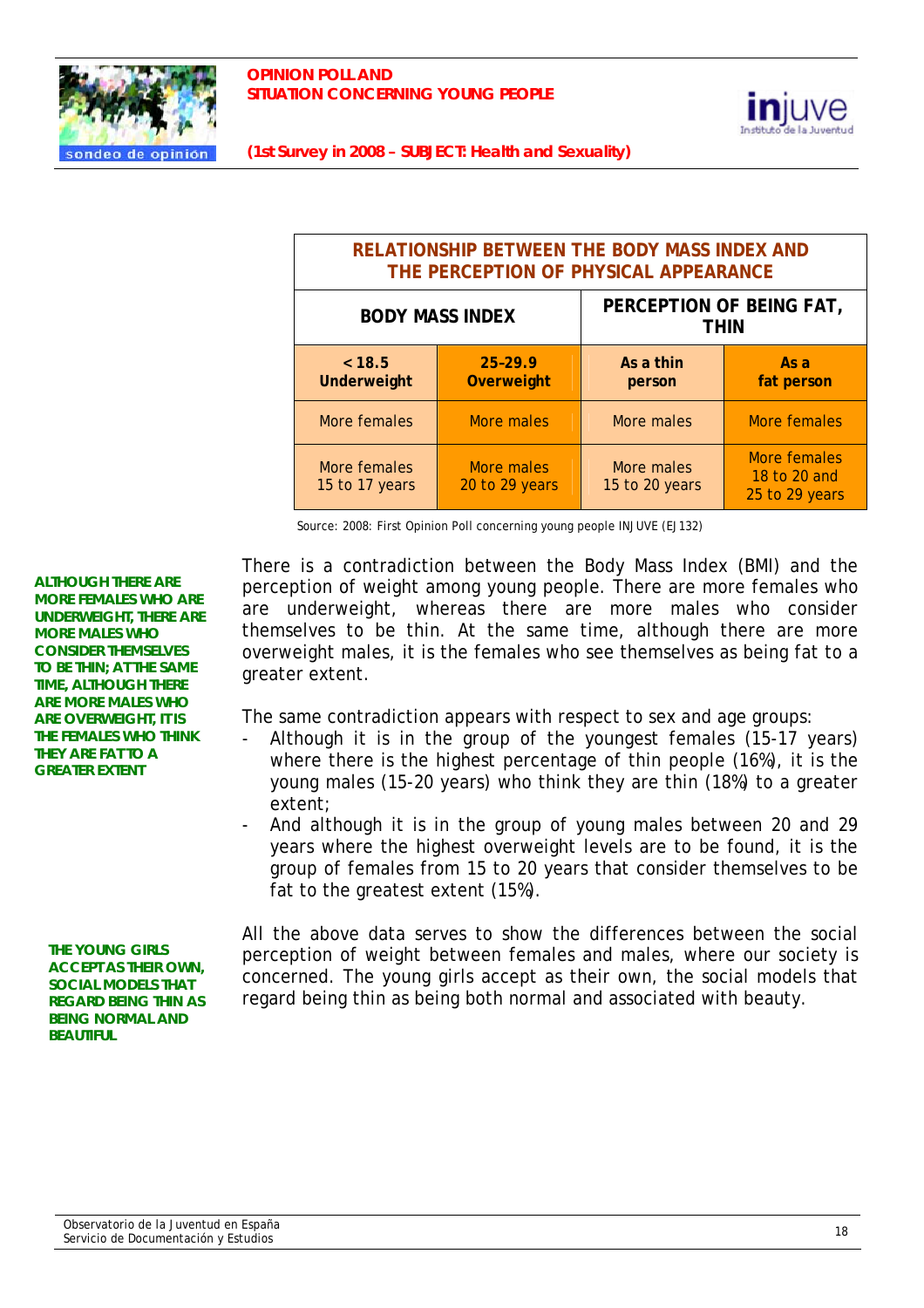



# **1.3. FOOD**

# **1.3.1. Diets or eating special food**

Approximately 1 out of every 8 young people (12%) state that they are on some kind of diet or eat special food. This percentage is slightly higher among the females (13%) than among the males (10%); and this begins especially as from 18 years of age.

**THE NUMBER OF MALES ON A DIET HAS DOUBLED IN THE LAST 5 YEARS, GOING FROM 5% IN 2003 TO 10% IN 2008** 

When compared to the data from the 2003 survey, there has been an increase in the percentage of young people on some kind of diet or who eat special food. It is interesting to note that this increase has taken place in the group of males, where the number of people on some type of diet has increased twofold in these FIVE??? years, going from 5% to 10% en 2008.

As is only to be expected, it is either the overweight young people (with a higher BMI) who tend to be on a diet or eating special food, or those who consider themselves to be fat.

| YOUNG PEOPLE WHO ARE ON A DIET ON THE BASIS OF THE BMI |  |
|--------------------------------------------------------|--|
| AND PERCEPTION OF PHYSICAL APPEARANCE                  |  |

|                                                                                | <b>Body Mass Index</b> |                                 | Perception of being fat, thin |                    |
|--------------------------------------------------------------------------------|------------------------|---------------------------------|-------------------------------|--------------------|
|                                                                                | ~< 18.5<br>(Underweigh | $25-30$ or<br>over<br>(Obesity) | As a thin<br>person           | As a fat<br>person |
| On a diet                                                                      | 6%                     | 24%                             | 4%                            | 32%                |
| Deceptions out of the total for each PMI and perception of physical appearance |                        |                                 |                               |                    |

*Percentages out of the total for each BMI and perception of physical appearance* 

Source: 2008: First Opinion Poll concerning young people INJUVE (EJ132)

The data collected in this survey gives an indication of the relationship that exists between health problems among young people and being overweight and dieting. The highest percentage of young people on a diet is to be found in the group that claims to be in a poorer state of health.

With respect to the reasons that prompt young people to go on a diet, the main ones are slimming (36%), and keeping fit (35%); these are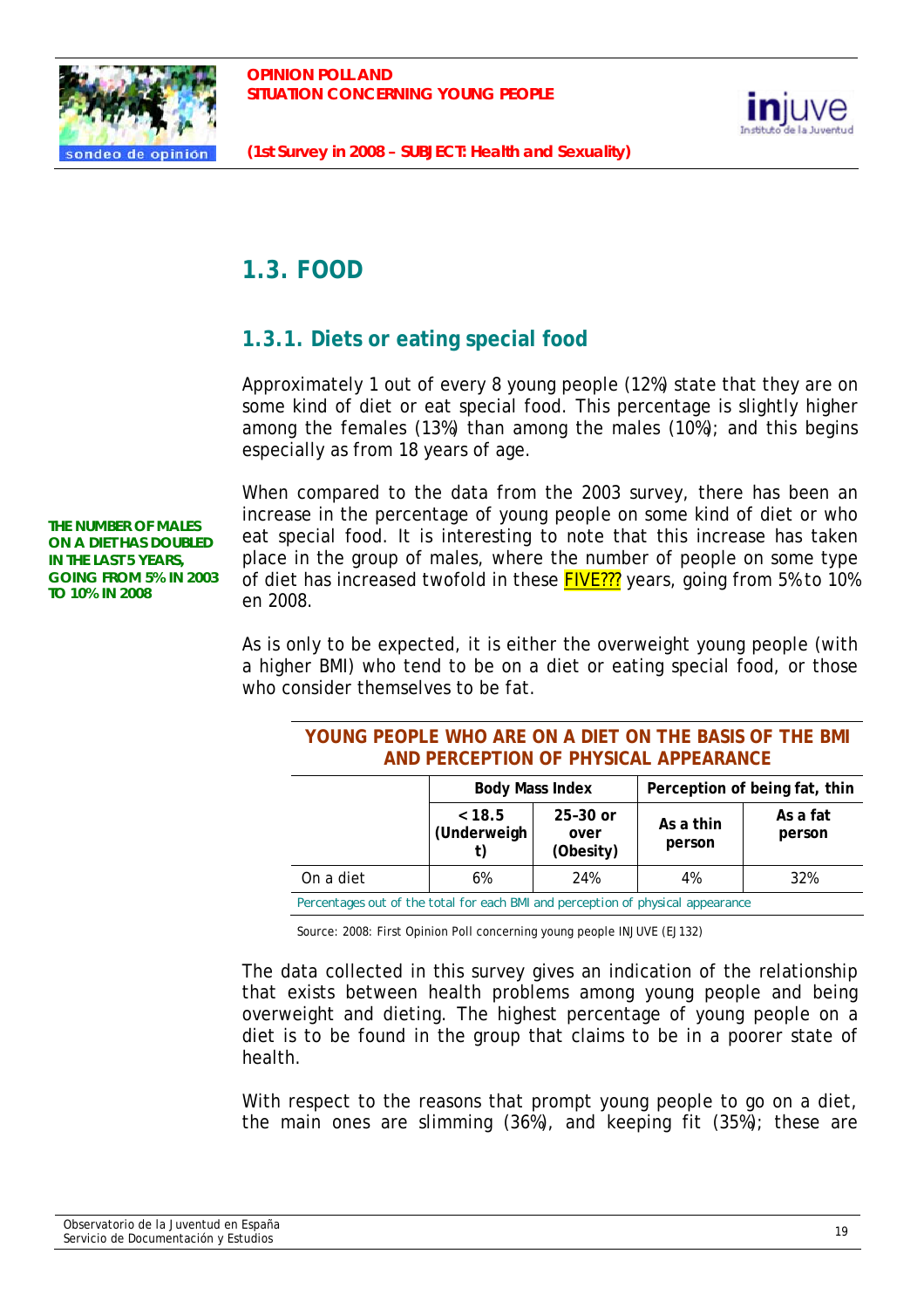



followed by health reasons (20%). The results are similar to those yielded 5 years ago.

The males state that they go on a diet mainly to ensure that they do not become overweight and to keep fit (40%) as well as for health reasons (30%), whereas the females say that they go on a diet mainly because they are overweight and want to slim (49%) as well as to keep fit (32%).

When compared to the data from the fourth survey conducted in 2003, there is a worrying trend: the relationship between diets and health problems would appear to increase among the young males, whereas this does not happen in the case of the young females.

#### **EVOLUTION IN THE REASONS FOR GOING ON A DIET 2003-2008 BY SEXES**

|                                                   | <b>Males</b> |      | <b>Females</b> |      |
|---------------------------------------------------|--------------|------|----------------|------|
|                                                   | 2003         | 2008 | 2003           | 2008 |
| For health reasons                                | 21%          | 29%  | 16%            | 13%  |
| Being overweight and wanting to slim              | 23%          | 20%  | 46%            | 49%  |
| To keep fit                                       | 46%          | 40%  | 33%            | 31%  |
| Demantages out of the total for each cay and year |              |      |                |      |

*Percentages out of the total for each sex and year* 

Source: 2008: First Opinion Poll concerning young people INJUVE (EJ132)

The relationship between diets and age shows that going on a diet in order to slim is more common at earlier ages and tends to become less frequent as the young people get older (especially as from 20 years of age).

Those who state that they go on a diet to keep fit do so more often as they get older.

The young people of both sexes that go on a diet for health reasons, mainly do so between 20 and 24 years of age.

| <b>AND AGE</b>                       | RELATIONSHIP BETWEEN THE REASONS FOR GOING ON A DIET |                                   |
|--------------------------------------|------------------------------------------------------|-----------------------------------|
| Being overweight,<br>wanting to slim | Not becoming<br>overweight,<br>keeping fit           | For health reasons                |
| When they are younger                | When they are older                                  | Between 20 and 24 years<br>of age |

**THE MAIN REASONS WHY YOUNG PEOPLE GO ON A DIET ARE TO SLIM (36%) AND TO KEEP FIT (35%); FOLLOWED BY HEALTH REASONS (20%)** 

**GOING ON A DIET FOR HEALTH REASONS HAS INCREASED IN THE GROUP IN THE 20 TO 24 YEAR AGE RANGE, GOING FROM 18% IN 2003, TO 24% IN 2008.**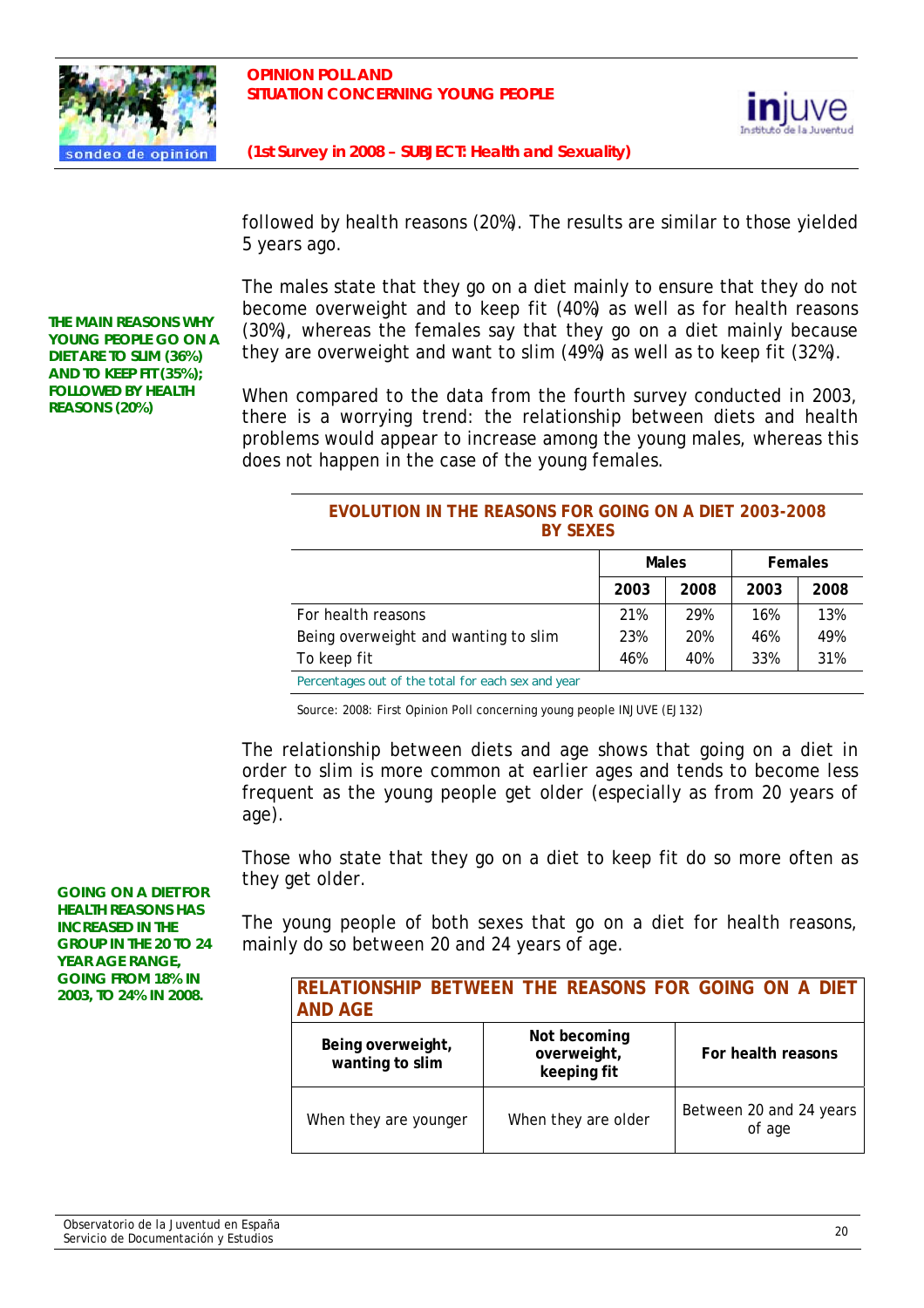



Source: 2008: First Opinion Poll concerning young people INJUVE (EJ132)

When compared to 2003, the data by ages shows that the health problems associated with weight would seem to be particularly high in the group of males in the 20 to 24 year age bracket. In this group, going on a diet for health reasons has risen from 18% in 2003, to 24% in 2008.

# **1.3.2. Body image**

Most young people state that the way they view their body image comes from their own personal ideas (57%), followed by those who admit that they are influenced by the mass media (13%), whereas others state that this image comes from a family influence (10%) or friends (10%).

**FEMALES ADMIT THAT THE MASS MEDIA HAS A GREATER INFLUENCE OVER THE WAY THEY VIEW THEIR BODY IMAGE (17%) THAN MALES (9%).** 

The young females accept that the mass media have a greater influence over the way they view their body image (17%) than the young males (9%).

The factors that have an influence over body image range depending on age:

- Belief in their own convictions to decide about their image is more frequent after the age of 20.
- The influence of the mass media is most marked between the groups in the 18 to 20 and 25 to 29 year age brackets.
- The importance of the advice given by friends and family is more usual at an earlier age (15 to 17 years).

| <b>FACTORS THAT HAVE A BEARING ON THE CONCEPTION OF BODY</b><br><b>IMAGE</b> |                                                      |                               |
|------------------------------------------------------------------------------|------------------------------------------------------|-------------------------------|
| Friends and<br>family                                                        | The mass media                                       | Their own<br>convictions      |
| More among the<br>youngest                                                   | More between 18 and 20 years<br>and among the oldest | More marked after 20<br>years |

Source: 2008: First Opinion Poll concerning young people INJUVE (EJ132)

The different levels of education seem to reveal different factors having an influence on physical appearance:

- The lower the level of education (up to compulsory secondary education), the greater the influence of peer groups (friends) and the family.
- The higher the level of education (university students / graduates) the greater the personal trust (personal convictions) and the greater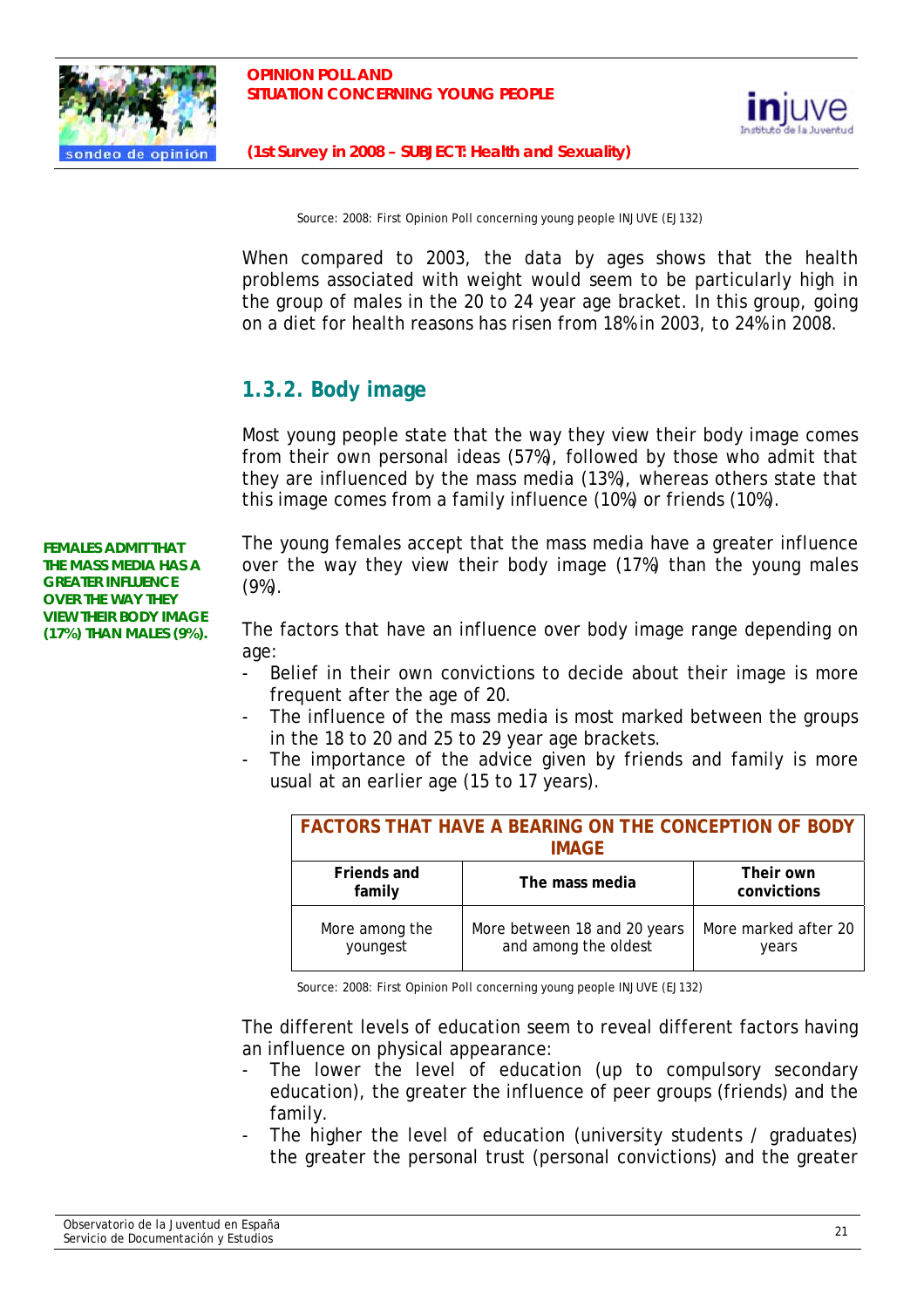



the influence of the mass media in moulding conceptions of body image.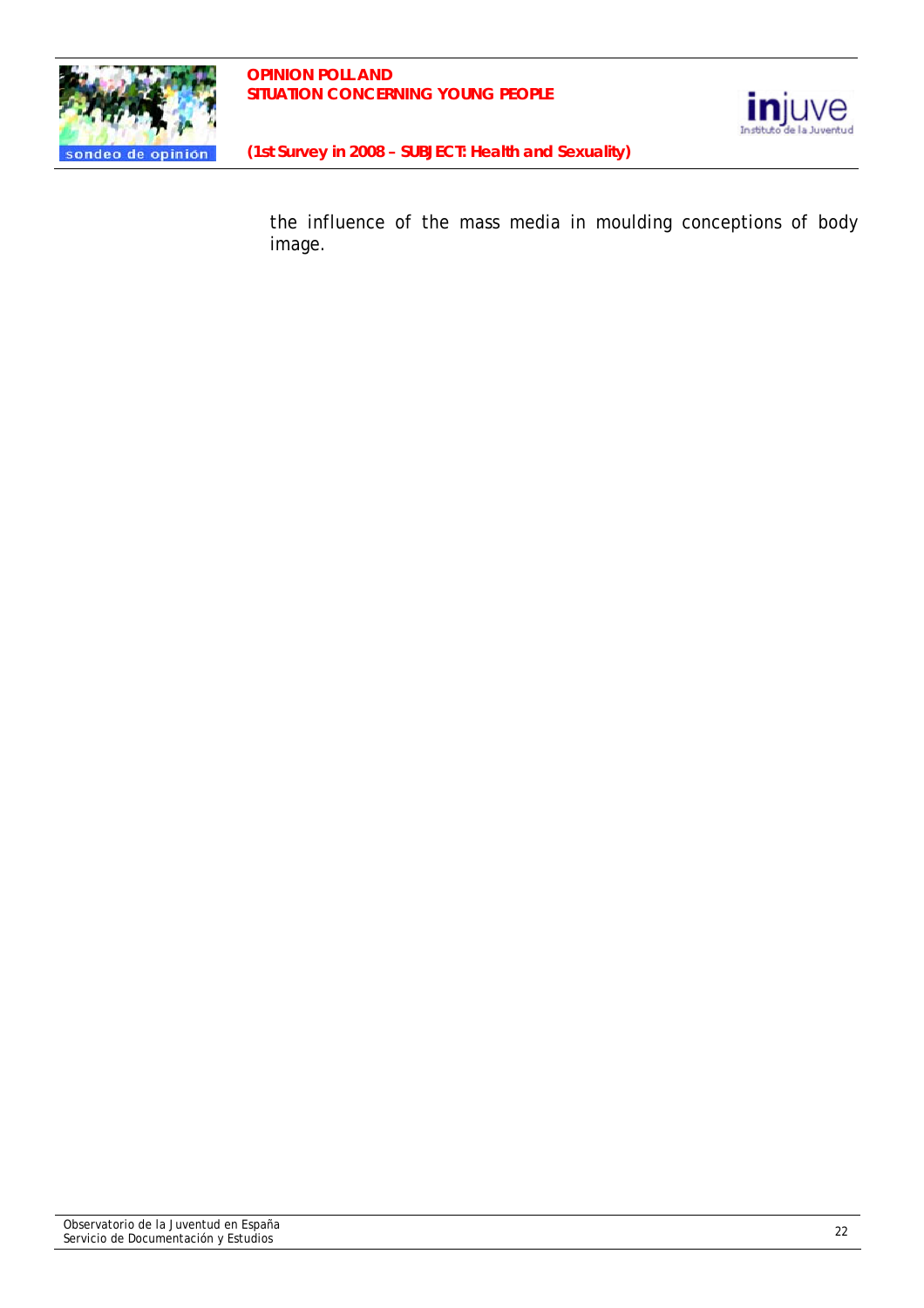





Source: 2008: First Opinion Poll concerning young people INJUVE (EJ132)

# **1.4. HEALTHY HABITS**

# **1.4.1. Hygiene**

As far as young people's hygiene habits are concerned, the data shows that they wash their hair an average of 5 days a week, this custom being more frequent among the boys than the girls.

**WHERE DENTAL HYGIENE IS CONCERNED, THEY BRUSH THEIR TEETH AN AVRAGE OF TWICE A DAY, THIS BEING MORE HABITUAL AMONG THE GIRLS AND THOSE WHO HAVE A HIGHER LEVEL OF EDUCATION** 

As a whole, they state that they have a shower an average of 6 times a week, there being no differences between boys and girls.

Where dental hygiene is concerned, they brush their teeth an average of twice a day, this being more habitual among the girls and those who have a higher level of education.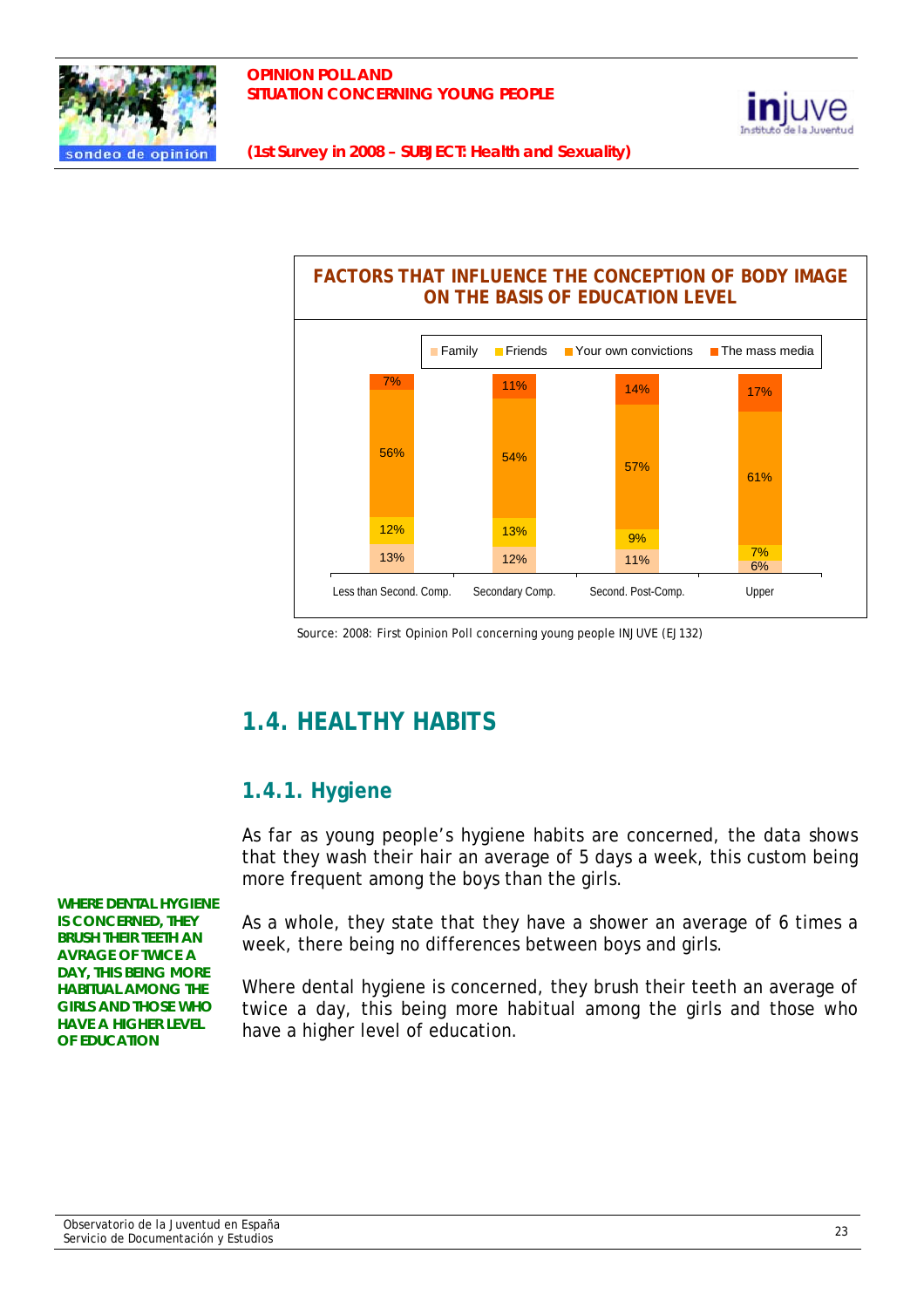



| <b>WASHING THEIR</b>                                        | <b>HAVING A SHOWER</b> | <b>BRUSHING THEIR</b>                                                                                |
|-------------------------------------------------------------|------------------------|------------------------------------------------------------------------------------------------------|
| <b>HAIR</b>                                                 | <b>OR A BATH</b>       | <b>TEETH</b>                                                                                         |
| Five times<br>a week.<br>More frequently among<br>the boys. | Six times<br>a week.   | Twice a day.<br>More frequently among<br>the girls and those with a<br>higher level of<br>education. |

Source: 2008: First Opinion Poll concerning young people INJUVE (EJ132)

# **1.4.2. Sleeping habits**

The young people state that they sleep an average of seven and a half hours on weekdays in a normal time of the year. Just under four out of every ten (36%) sleep eight hours and one third (33%) about seven hours. 18% sleep for less than seven hours, whereas 12% have more than eight hour's sleep.

On average, at the weekends they have one more hour's sleep than on weekdays (just over eight and a half hours). The people that sleep between eight and nine hours amount to 43%, 33% stating that they sleep for more than nine hours, whereas 23% sleep for less than eight hours.

The data obtained from this survey can be used to establish a profile concerning the number of hours sleep. The group of young people who spend most hours sleeping at night is the youngest group, with the lowest levels of education ad who are still at school.

Young people's social dynamics establish occupation rates that mean that as they get older they take on more obligations, which gradually reduce the number of hours that they spend sleeping.

#### **YOUNG PEOPLE WHO SLEEP FOR LONGEST**

The youngest (15-17 years), more than the older ones

Those who have lower levels of education and are still at school

Source: 2008: First Opinion Poll concerning young people INJUVE (EJ132)

**IT IS THE VERY YOUNGEST WHO SPEND MOST TIME SLEEPING, AS WELL AS THOSE WHO ARE STILL AT SCHOOL (STILL HAVE A LOWER EDUCATION LEVEL)**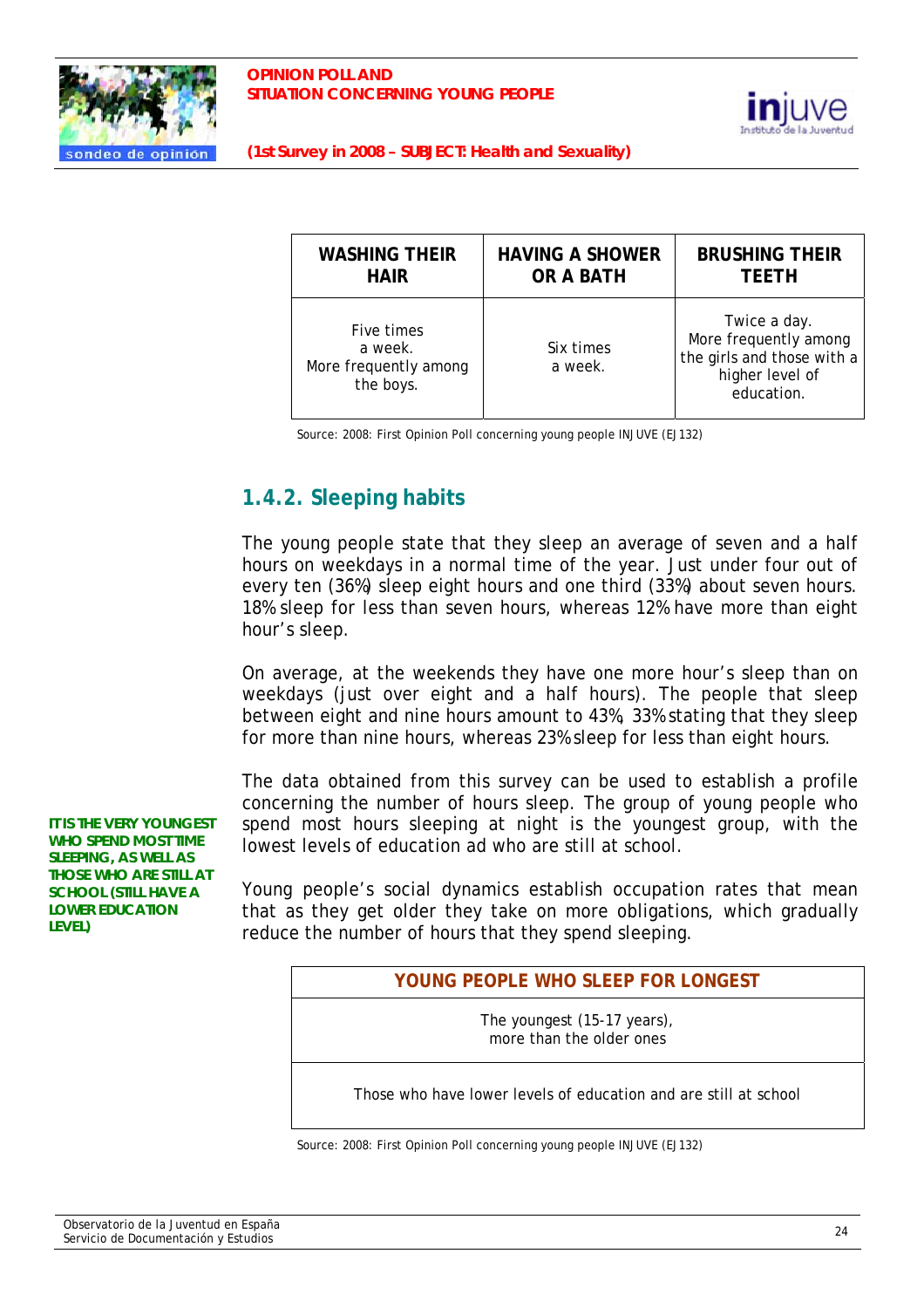



# **1.4.3. Physical activity**

Approximately half of the sample that took part in the survey (51%) state that they are in good physical shape and 30% say that their fitness is acceptable. 10% think their physical shape is average and 8% state that their fitness is excellent.



Source: 2003: Fourth Opinion Poll concerning young people. INJUVE (EJ093) 2008: First Opinion Poll concerning young people INJUVE (EJ132)

If we group this information together and compare it with the data from the fourth survey in 2003, no major differences are detected, apart from the fact that maybe they rate their physical fitness as being slightly better than 5 years ago.

The boys state that they are fitter than the girls:

- Although almost two thirds of the males (64%) think that their physical fitness is good or excellent, only 53% of the girls are of the same opinion.
- The percentage of males who think their physical fitness is average or poor is 9%, compared to 14% in the case of females.

It is at the earlier ages (15-17 years) where there is a greater number of young people who think that their physical fitness is good or excellent.

Approximately two thirds (66%) do some kind of physical exercise, whereas the other third do not play any sports at all.

**ABOUT TWO THIRDS OF THE YOUNG PEOPLE IN OUR COUNTRY (66%) DO SOME KIND OF PHYSICAL EXERCISE**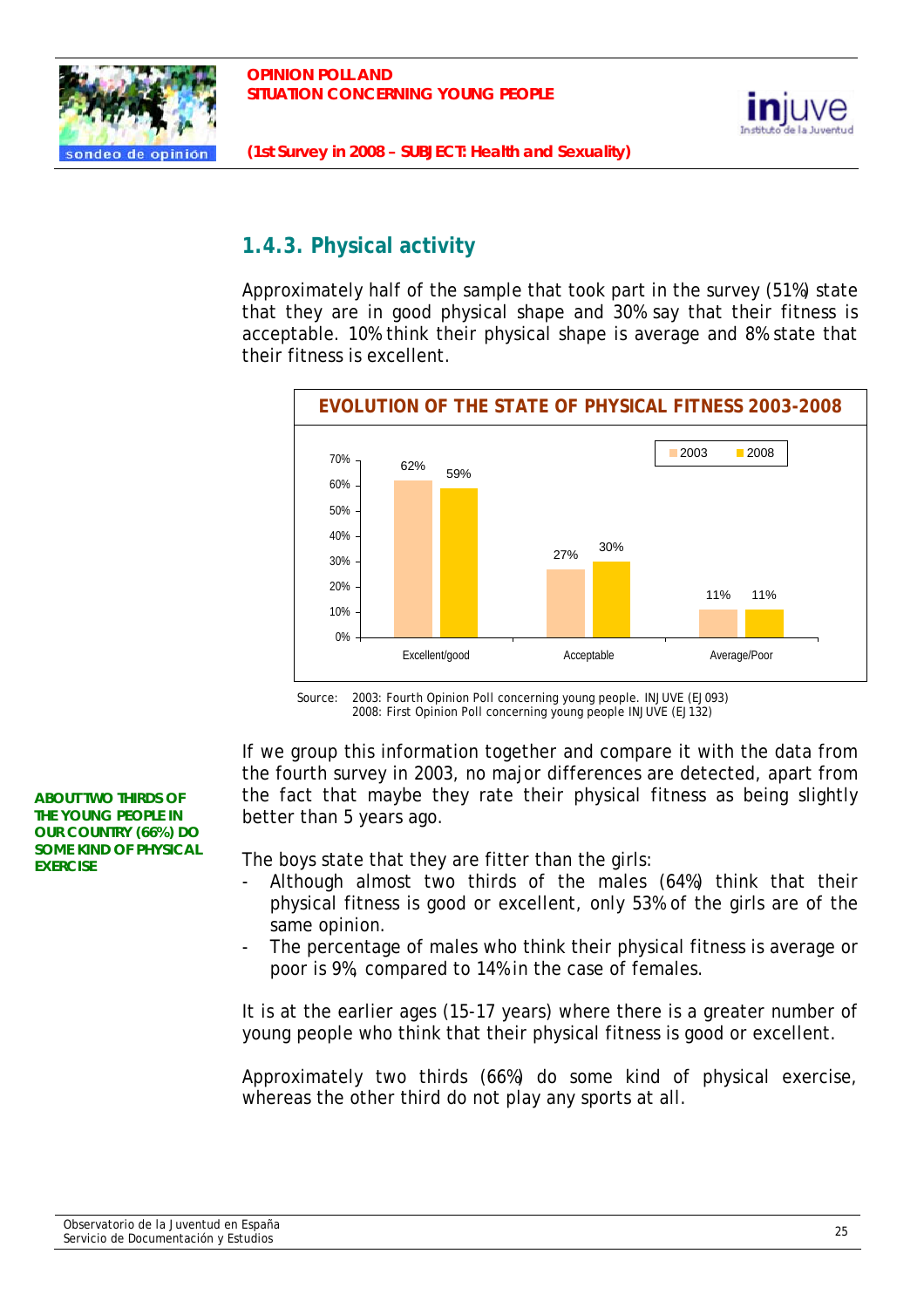



As far as frequency is concerned, 33% state that they train several times a week, 21% indulge in occasional physical activity and 12% state that they do exercise several times a month.

Indulging in sports is much more widespread among the males (76%) than among the females (55%); and this occurs to a much greater extent among the youngest (15 to 17 years), this trend tending to descend with age.

The social class to which they belong indicates a direct relationship between class and sport activity: the higher the social level the greater number of young people who state that they play sports.



Source: 2008: First Opinion Poll concerning young people INJUVE (EJ132)

The relationship between indulging in sport activity and the Body Mass Index and with the perception of body image, reveals that playing some kind of sport is much more frequent among the people with normal weight levels (68%) and with overweight persons (65%) and among those who think that their weight is normal (68%) and they see themselves as thin people or very thin people (67%).

**THE SOCIAL CLASS TO WHICH THEY BELONG SHOWS A DIRECT RELATIONSHIP BETWEEN CLASS AND INDULGING IN SPORT ACTIVITIES: THE HIGHER THE SOCIAL CLASS THE GREATER THE NUMBER OF YOUNG PEOPLE WHO STATE THAT THEY PLAY SPORTS**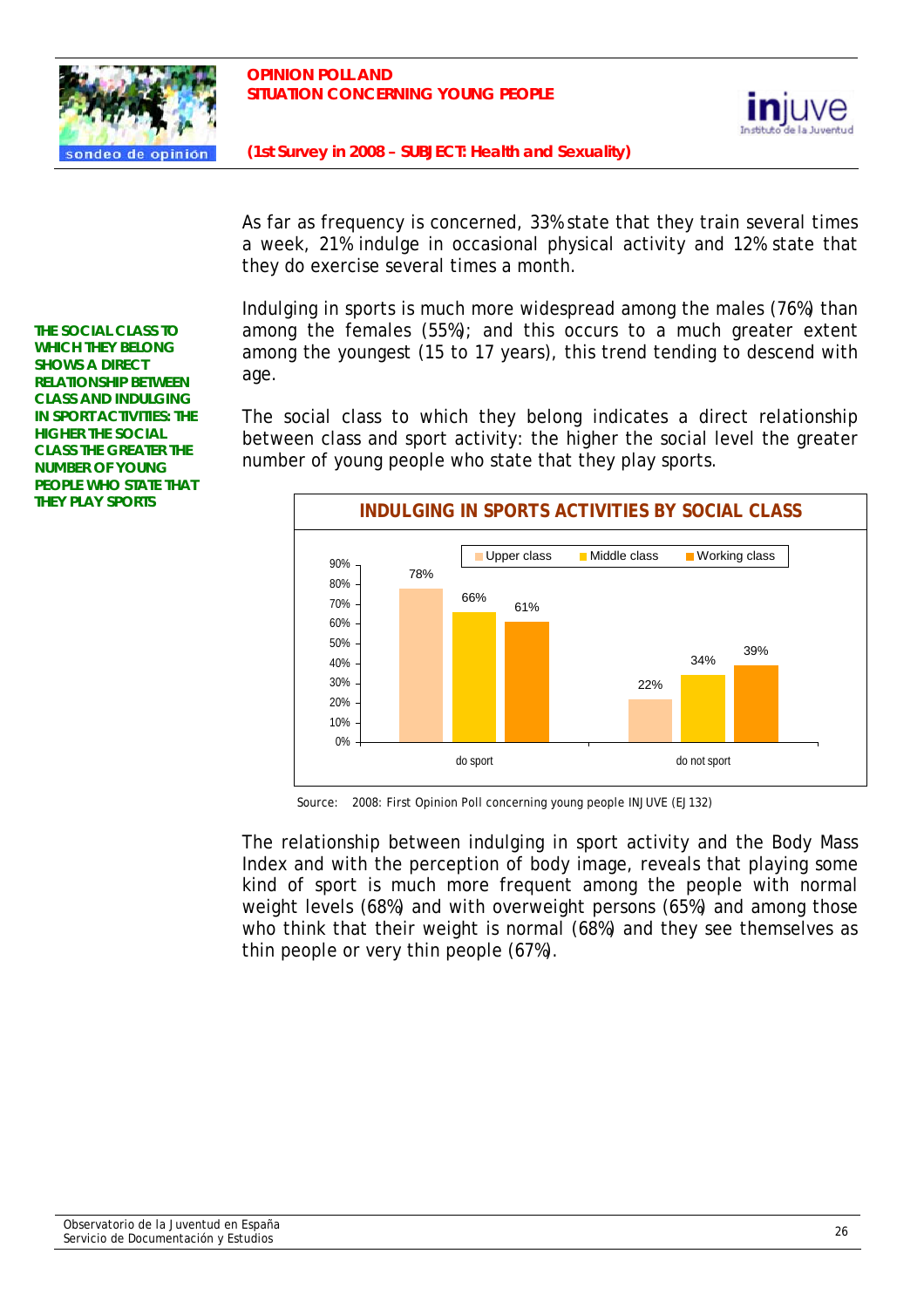



## **YOUNG PEOPLE THAT INDULGE IN SPORT BY BMI AND PERCEPTION OF THEIR PHYSICAL APPEARANCE**

|          | <b>Body Mass Index</b> |                                   | Perception of being fat, thin |                    |  |
|----------|------------------------|-----------------------------------|-------------------------------|--------------------|--|
|          | < 18.5<br>(Underweigh  | 25 to 30 or<br>above<br>(Obesity) | As a thin<br>person           | As a fat<br>person |  |
| Do sport | 68%                    | 65%                               | 68%                           | 67%                |  |
|          |                        |                                   |                               |                    |  |

*Percentages out of the total for each BMI and perception of physical appearance* 

Source: 2008: First Opinion Poll concerning young people INJUVE (EJ132)

**INDULGING IN SPORTS ACTIVITIES APPEARS TO BE MORE WIDESPREAD AMONG THOSE WHO, FROM A HEALTH PERSPECTIVE, LEAST NEED TO DO SO: THE PERSONS WHOSE WEIGHT LEVELS ARE CONSIDERED TO BE NORMAL** 

Playing sports would appear to be more widespread among those who, from a health perspective, least need to do so, i.e. the people whose weight levels fall into the "normal" category. This serves to back up the association between physical appearance and sport, above the relationship between sport and health.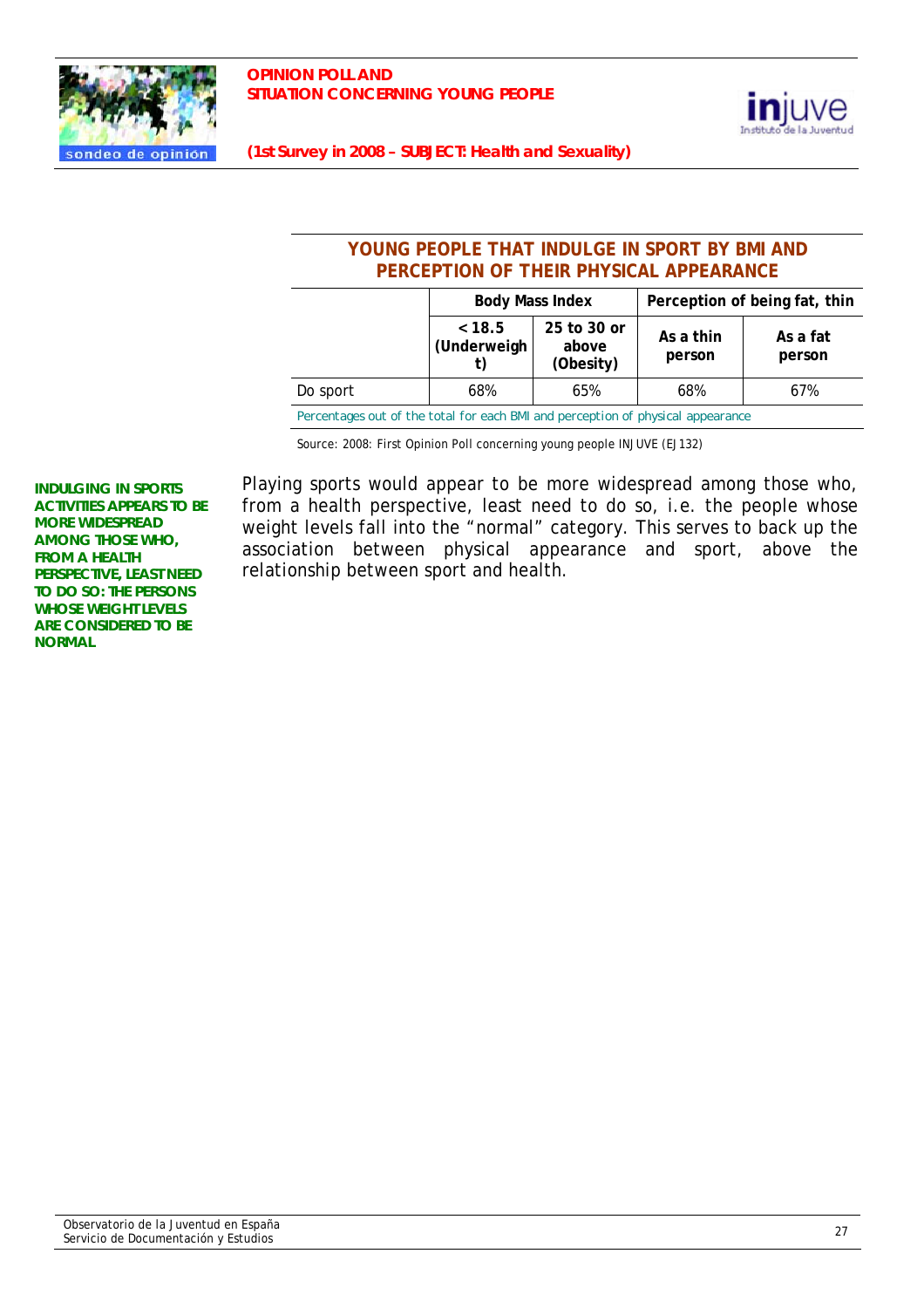



# **II. YOUNG PEOPLE AND SEXUAL RELATIONS**

# **2.1. IMPORTANCE OF SEXUALITY**

**ABOUT 9 OUT OF EVERY 10 YOUNG PEOPLE (90%) CONSIDER QUESTIONS CONCERNING THEIR SEXUALITY TO BE FAIRLY OR VERY IMPORTANT** 

Sexuality is an important aspect in the lives of the young people in our country. Approximately nine out of every ten (90%) young people consider that questions concerning their sexuality are fairly or very important, as opposed to the 9% who do not attach importance to sexuality in their lives (not at all important or hardly important).

The males (93%) to a greater extent than the females (87%) consider that sexual questions play an important role in their lives. The importance becomes more marked as they reach the age of majority.

| <b>IMPORTANCE ATTACHED TO SEXUALITY BY AGES</b> |     |     |  |  |
|-------------------------------------------------|-----|-----|--|--|
| UP TO 18 YEARS<br><b>AFTER 18 YEARS</b>         |     |     |  |  |
| Fairly or Very Important                        | 75% | 92% |  |  |
| Not Important or Hardly Important               | 20% | 7%  |  |  |
| Percentages out of the total in each age group  |     |     |  |  |

Source: 2008: First Opinion Poll concerning young people INJUVE (EJ132)

The greater or lesser importance attached to sexuality in the lives of young people of both sexes is associated with certain factors revolving around certain socialisation factors:

- Thos who are married or going out together in a steady relationship attach greater importance to this than single people.
- Those who have a higher level of education attach more importance to sexuality than those with lower educational levels.
- Those who work attach greater importance to sexuality than those who are at schools, universities, etc.

Young people, regardless of their religious beliefs, attach great importance to sexuality; only those who state that they are practicing Catholics would appear to attach less importance to sexual matters.

**REGARDLESS OF THEIR RELIGIOUS BELIEFS, YOUNG PEOPLE ATTACH GREAT IMPORTANCE TO SEXUALITY**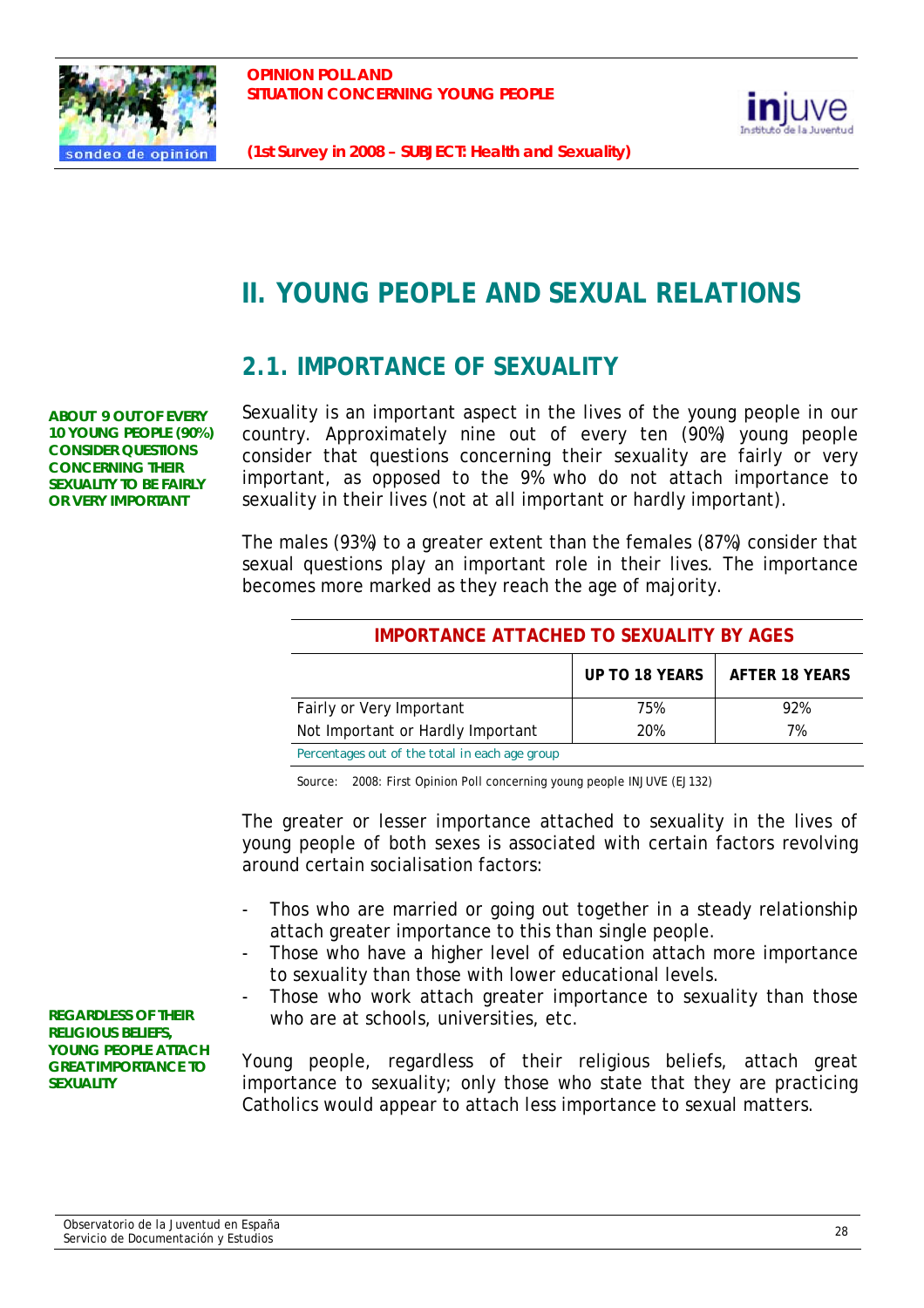



#### **IMPORTANCE ATTACHED TO SEXUALITY BY RELIGIOUS BELIEF**

|                                                        | <b>FAIRLY OR VERY</b><br><b>IMPORTANT</b> | <b>NOT IMPORTANT</b><br><b>OR HARDLY</b><br><b>IMPORTANT</b> |
|--------------------------------------------------------|-------------------------------------------|--------------------------------------------------------------|
| Practicing catholic                                    | 82%                                       | 16%                                                          |
| Non-practicing catholic                                | 91%                                       | 8%                                                           |
| Believer in another religion                           | 90%                                       | 8%                                                           |
| Non-believer                                           | 94%                                       | 6%                                                           |
| Indifferent                                            | 91%                                       | 8%                                                           |
| Percentages out of the total for each religious belief |                                           |                                                              |

Source: 2008: First Opinion Poll concerning young people INJUVE (EJ132)

As far as the question of sexuality is concerned, the type of habitat where the young people live show that those who live in rural environments attach slightly more importance to sexuality than those who live in urban environments.

|              | <b>FAIRLY OR VERY</b><br><b>IMPORTANT</b> | <b>NOT IMPORTANT</b><br>OR HARDLY<br><b>IMPORTANT</b> |
|--------------|-------------------------------------------|-------------------------------------------------------|
| Rural        | 95%                                       | 5%                                                    |
| Semi-rural   | 93%                                       | 5%                                                    |
| Intermediate | 90%                                       | 9%                                                    |
| Urban        | 90%                                       | 10%                                                   |

# **IMPORTANCE ATTACHED TO SEXUALITY BY HABITAT**

*Percentages out of the total for each habitat* 

Source: 2008: First Opinion Poll concerning young people INJUVE (EJ132)

# **2.2. SEXUAL PRACTICES**

Approximately 8 out of every 10 young people in 2008 stated that they had had sexual relations: 78% had had relations with penetration and 5% relations without penetration.

This amounts to an increase of around 10% the number of young people who have had sexual relations with respect to what was stated in the fourth quarter of 2003.

**IN 2008, ABOUT 8 OUT OF EVERY 10 YOUNG PEOPLE (78%) STATED THAT THEY HAD HAD COMPLETE SEXUAL RELATIONS; WHICH AMOUNTS TO A CONSIDERABLE INCREASE WITH RESPECT TO 2003 (64%)**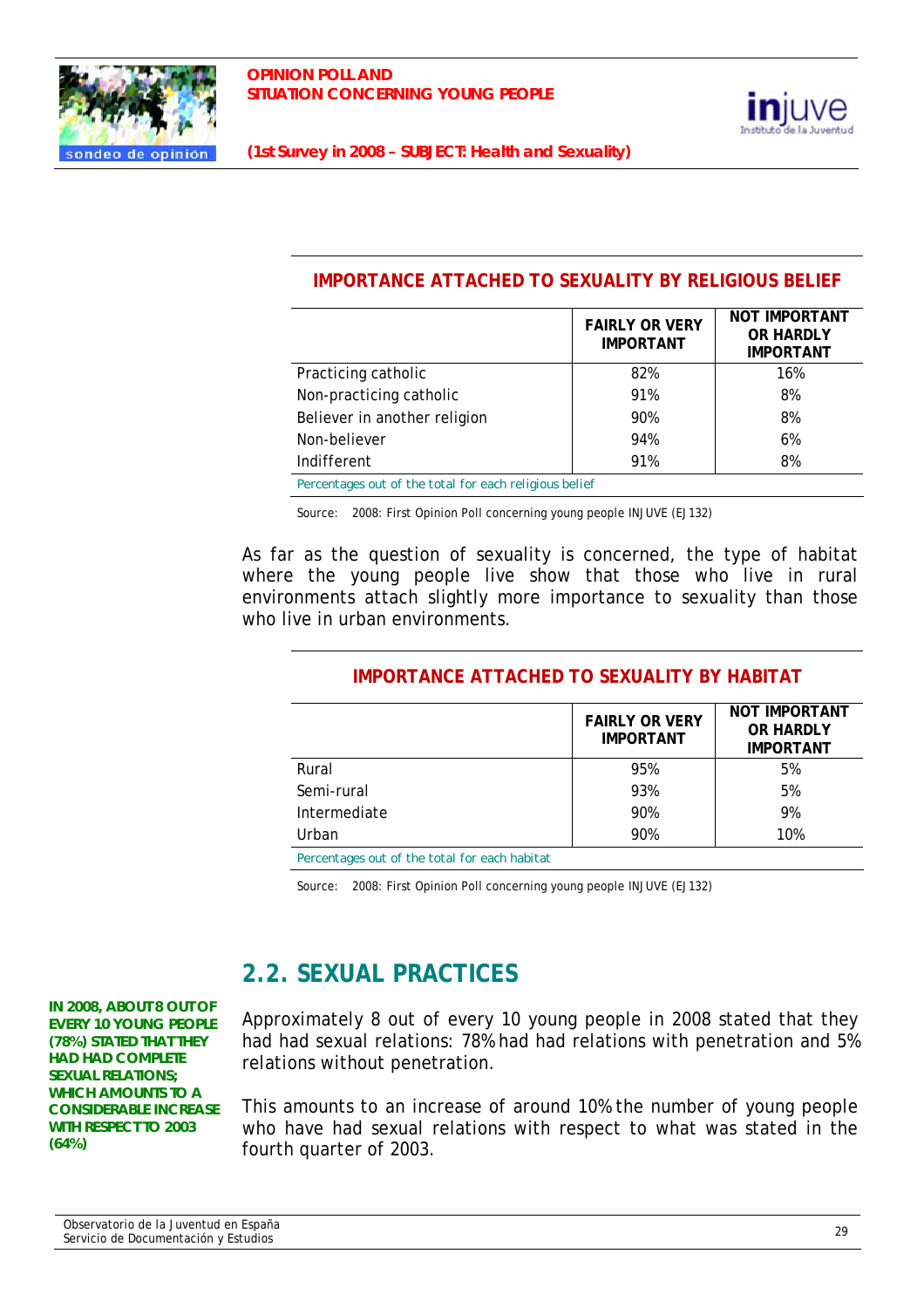

#### **OPINION POLL AND SITUATION CONCERNING YOUNG PEOPLE**



**(1st Survey in 2008 – SUBJECT: Health and Sexuality)** 



Source: 2003: Fourth Opinion Poll concerning young people. INJUVE (EJ093) 2008: First Opinion Poll concerning young people INJUVE (EJ132)

The differences noted 5 years ago showed that that a greater percentage of males had had sexual experiences than females. In 2008, these differences between the sexes where experience is considered have been considerably reduced.

#### **EVOLUTION IN SEXUAL EXPERIENCE 2003-2008, BY SEXES**

| <b>FEMALES</b><br><b>MALES</b><br><b>MALES</b><br>Sexual relations |                               | 2003 |     | 2008 |                |
|--------------------------------------------------------------------|-------------------------------|------|-----|------|----------------|
|                                                                    |                               |      |     |      | <b>FEMALES</b> |
|                                                                    | (with or without penetration) | 75%  | 69% | 84%  | 82%            |

*Percentages out of the total for each year and sex* 

Source: 2003: Fourth Opinion Poll concerning young people. INJUVE (EJ093)

 **2008: First Opinion Poll concerning young people INJUVE (EJ132)**

**FOR THE YOUNG PEOPLE IN OUR COUNTRY, SEXUAL INITIATION MAINLY BEGINS AROUND THE AGE OF MAJORITY** 

The data provided by the young people indicates a gradual sexual initiation between 15 and 17 years, when a relative majority have not had sexual relations of any kind (49%), when compared to those who have had relations with penetration (28%) and without penetration (18%).

For the young people in our country, sexual initiation mainly begins around the age of majority (between 18 and 20 years) and tends to become widespread as the boys and girls get older.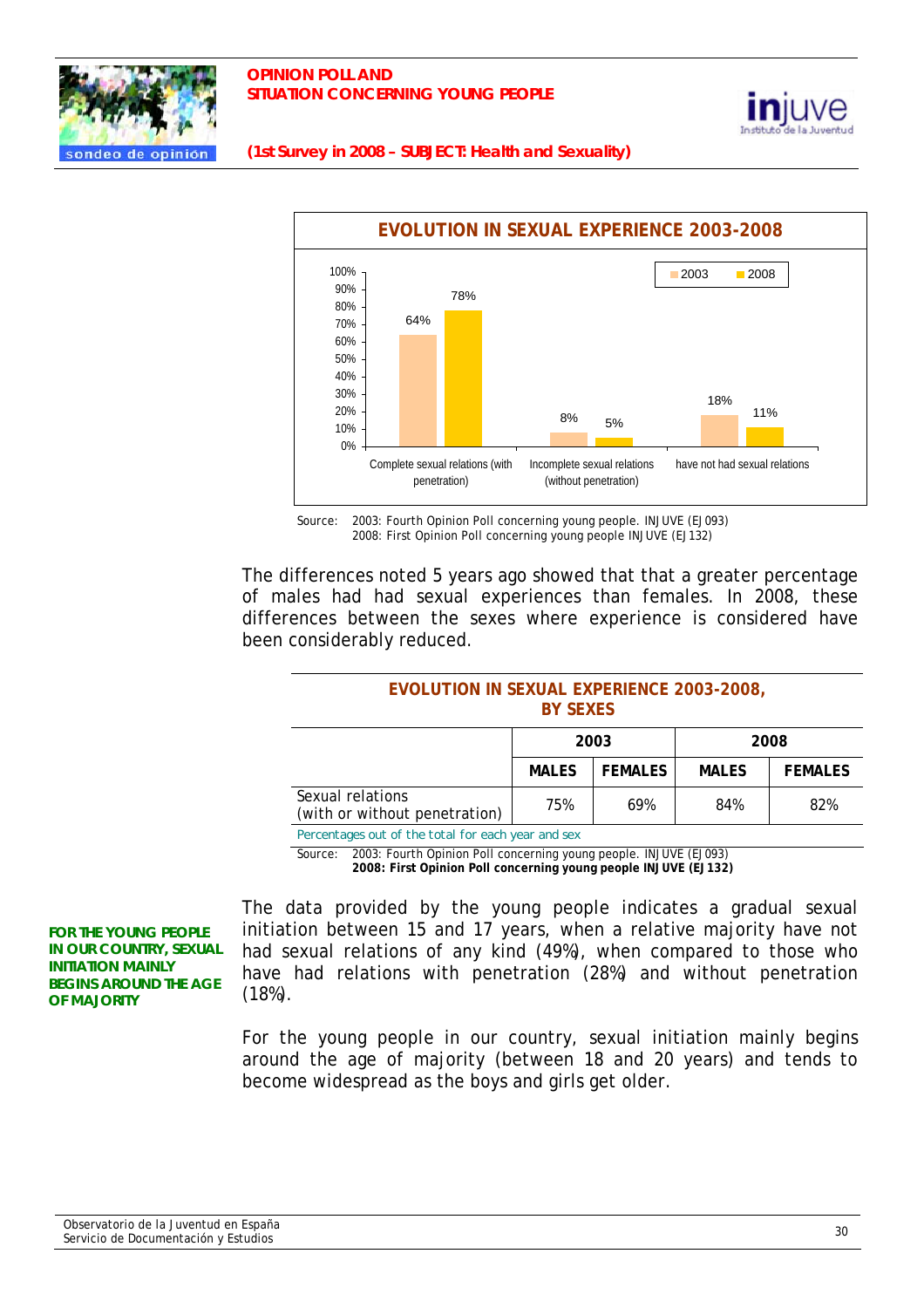

#### **OPINION POLL AND SITUATION CONCERNING YOUNG PEOPLE**



**(1st Survey in 2008 – SUBJECT: Health and Sexuality)** 



Source: 2008: First Opinion Poll concerning young people INJUVE (EJ132)

When compared to the data for 2003, there has been a considerable increase in the percentage of young people who have had complete sexual relations in all the age groups, this increase being particularly sharp (more than 15%) in the 18 to 24 year age bracket.

One of the variables that traditionally affects and accounts for the differences between young people where sexual initiation is concerned is religious beliefs and customs. In this sense, the data show certain differences:

- It is the practicing Catholics who have had less experience where sexual relation are concerned, although most of them state that they have had complete sexual relations (63%)
- The percentage of non-believers who have had sexual relations is higher, 84% stating that they have had complete sexual relations.

| EALENIENVE IN JEAUAE NEEATIVINJ VII TITE DAJIJ VI        |                                                      |                                                        |                                                          |  |  |
|----------------------------------------------------------|------------------------------------------------------|--------------------------------------------------------|----------------------------------------------------------|--|--|
| <b>RELIGIOUS BELIEFS</b>                                 |                                                      |                                                        |                                                          |  |  |
|                                                          | <b>COMPLETE</b><br><b>SEXUAL</b><br><b>RELATIONS</b> | <b>INCOMPLETE</b><br><b>SEXUAL</b><br><b>RELATIONS</b> | <b>HAVE NOT HAD</b><br><b>SEXUAL</b><br><b>RELATIONS</b> |  |  |
| Practicing catholic                                      | 63%                                                  | 10%                                                    | 18%                                                      |  |  |
| Non-practicing catholic                                  | 77%                                                  | 5%                                                     | 11%                                                      |  |  |
| <b>Believer</b><br>in.<br>another<br>religion            | 77%                                                  | 4%                                                     | 12%                                                      |  |  |
| Non-believer                                             | 84%                                                  | 4%                                                     | 7%                                                       |  |  |
| Indifferent                                              | 79%                                                  | 3%                                                     | 13%                                                      |  |  |
| Percentages out of the total for each religious category |                                                      |                                                        |                                                          |  |  |

# EXPERIENCE IN SEXUAL RELATIONS ON THE BASIS OF

Observatorio de la Juventud en España Observatorio de la Juventud en España.<br>Servicio de Documentación y Estudios 31

**BETWEEN THE DATA FOR 2008 AND 2003 SHOWS THAT TYHERE HAS BEEN A SHARP INCREASE IN SEXUAL ELATIONS OVER THE PAST 5 YEARS, ESPECIALLY IN THE 18 TO 24 YEAR AGE GROUP** 

**A COMPARISON**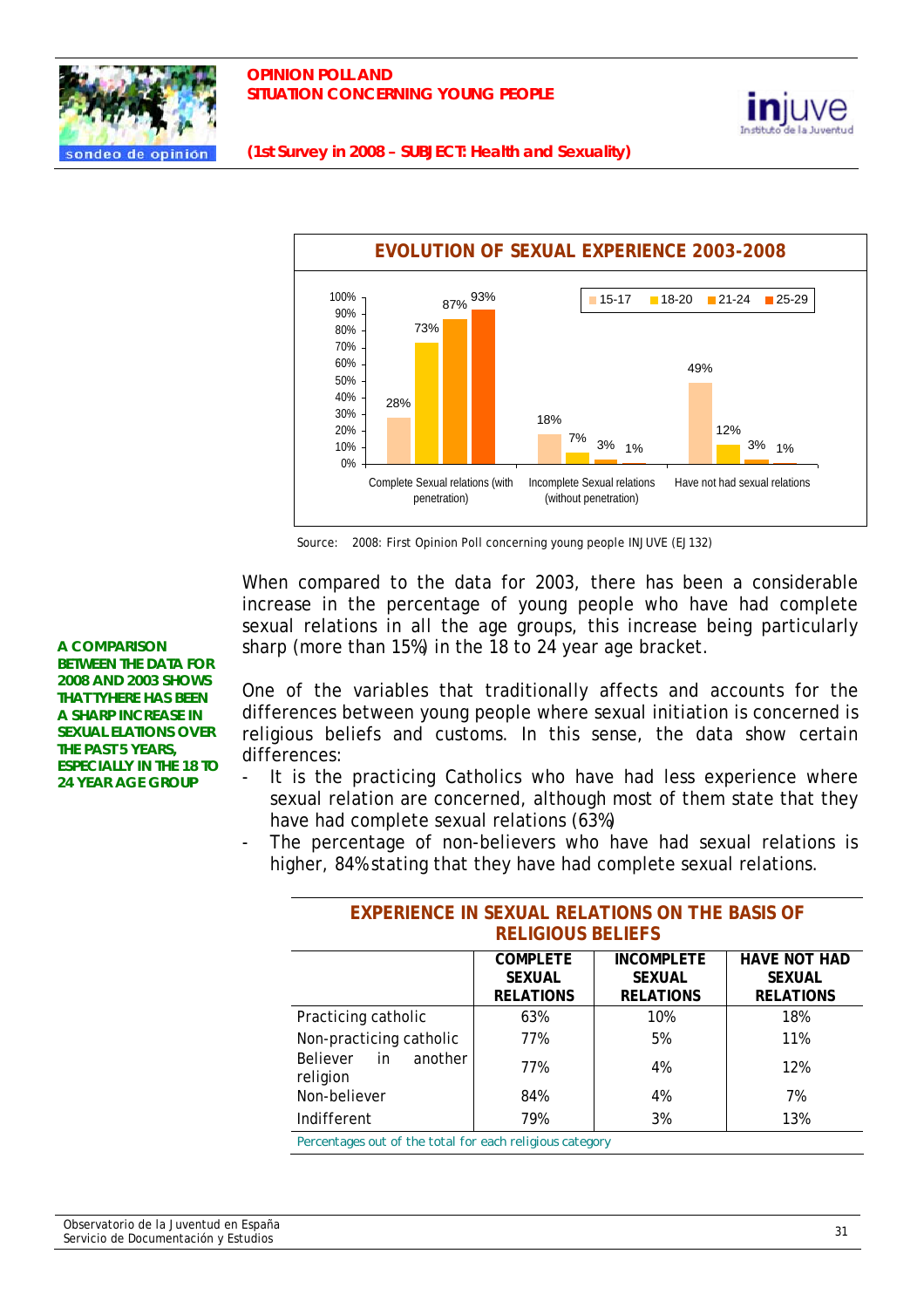



Source: 2008: First Opinion Poll concerning young people INJUVE (EJ132)

**RELIGIOUS BELEIFS APPEAR TO HAVE INCREASINGLY LESS EFFECT ON SEXUAL PRACTICES AMONG THE YOUNG PEOPLE IN OUR COUNTRY** 

If we group young people into believers and non-believers, it can be observed that religious beliefs have a bearing upon sexual initiation for a certain number of young people. However, the extent to which religious beliefs have an effect upon the sexual practices of young people in our country is on the decrease.

| <b>EXPERIENCE WITH SEXUAL RELATIONS DEPENDING ON BELIEF /</b><br><b>NON-BELIEF</b>                                                                                         |     |    |     |  |  |
|----------------------------------------------------------------------------------------------------------------------------------------------------------------------------|-----|----|-----|--|--|
| <b>HAVE NOT HAD</b><br><b>INCOMPLETE</b><br><b>COMPLETE</b><br><b>SEXUAL</b><br><b>SEXUAL</b><br><b>SEXUAL</b><br><b>RELATIONS</b><br><b>RELATIONS</b><br><b>RELATIONS</b> |     |    |     |  |  |
| <b>Believers</b>                                                                                                                                                           | 75% | 6% | 12% |  |  |
| Non-believers                                                                                                                                                              | 84% | 4% | 7%  |  |  |
| 3%<br>79%<br>13%<br>Indifferent                                                                                                                                            |     |    |     |  |  |
| Percentages out of the total for believers / non-believers                                                                                                                 |     |    |     |  |  |

Source: 2008: First Opinion Poll concerning young people INJUVE (EJ132)

The importance that they attach to sexuality depends to a large extent on whether or not they have had complete sexual relations or, to put it another way, young people do not seem to attach much importance to sexuality until they have started to have sexual relations.



Source: 2008: First Opinion Poll concerning young people INJUVE (EJ132)

**THE AVERAGE AGE AT WHICH THEY HAVE THEIR FIRST COMPLETE SEXUAL RELATIONS IS EXACTLY 17 YEARS, SEVEN MONTHS EARLIER THAN IN 2003** 

The average age at which they have their first complete sexual relations is exactly 17 years, seven months earlier than the average in 2003 (17.7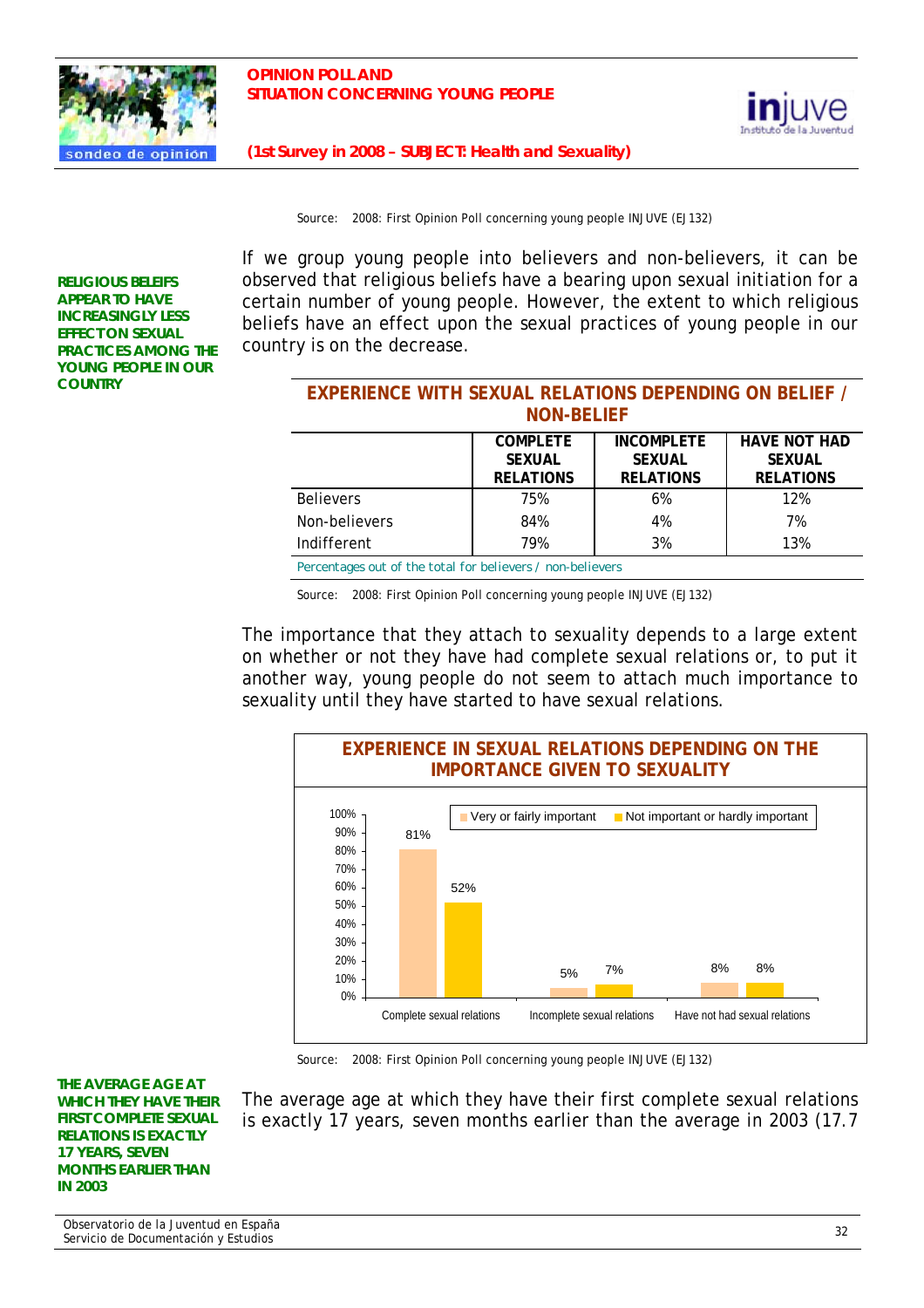



years). Boys still have their first sexual relations a few months earlier (16.8 years) than the girls (17.5 years).

More than half the boys state that they lost their virginity before they were 18 years, whereas a greater percentage of girls state that they lost their virginity after that age.

| EVOLUTION OF THE AGE AT WHICH THEY HAVE THEIR FIRST              |      |      |  |  |
|------------------------------------------------------------------|------|------|--|--|
| <b>COMPLETE SEXUAL RELATIONS 2003-2008, DEPENDING ON THE SEX</b> |      |      |  |  |
|                                                                  | 2003 | 2008 |  |  |

|                                                            | 2003         |                | 2008         |                |
|------------------------------------------------------------|--------------|----------------|--------------|----------------|
|                                                            | <b>MALES</b> | <b>FEMALES</b> | <b>MALES</b> | <b>FEMALES</b> |
| Before 18 years                                            | 51%          | 44%            | 65%          | 50%            |
| After 18 years                                             | 44%          | 51%            | 31%          | 22%            |
| Decentrage out of the total for the 2 years and both seves |              |                |              |                |

*Percentages out of the total for the 2 years and both sexes* 

Source: 2003: Fourth Opinion Poll concerning young people. INJUVE (EJ093)  **2008: First Opinion Poll concerning young people INJUVE (EJ132)**

The habitat where the young people live has an effect, because those young people who live in rural areas start to have sexual relations later than the rest, whereas those who live in intermediate localities are the ones who become initiated earliest.

#### **AGE AT WHICH THEY FIRST HAVE SEXUAL RELATIONS BY HABITATS**

|                                               | <b>RURAL</b> | SEMI-RURAL | INTERMEDIAT | <b>URBAN</b> |  |
|-----------------------------------------------|--------------|------------|-------------|--------------|--|
| Before 18 years                               | 44%          | 57%        | 63%         | 56%          |  |
| After 18 years                                | 53%          | 39%        | 30%         | 40%          |  |
| Dercentages out of the total for each habitat |              |            |             |              |  |

*Percentages out of the total for each habitat* 

Source: 2008: First Opinion Poll concerning young people INJUVE (EJ132)

Their social class background also reveals differences where the age at which they first have complete sexual relations is concerned: sexual initiation begins earlier in the working classes than in the intermediate and upper classes (in the latter case they become initiated in sexuality at a higher age).

#### **AGE AT WHICH THEY FIRST HAVE SEXUAL RELATIONS BY SOCIAL CLASS**

|                 | <b>UPPER CLASS</b> | <b>MIDDLE</b><br><b>CLASS</b> | <b>WORKING</b><br><b>CLASS</b> |
|-----------------|--------------------|-------------------------------|--------------------------------|
| Before 18 years | 51%                | 57%                           | 61%                            |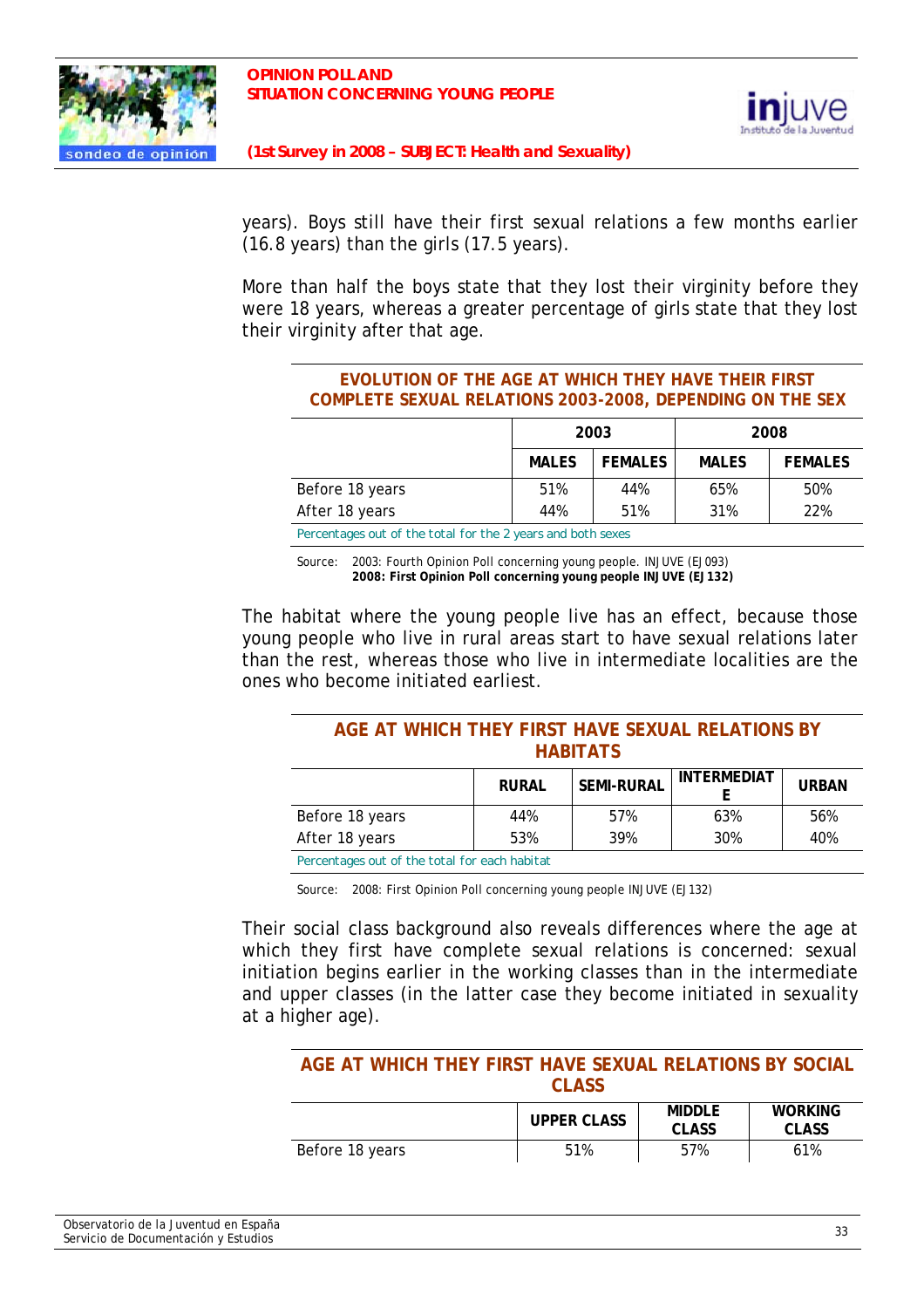



| After 18 years                                     | 43% | 41% | 33% |
|----------------------------------------------------|-----|-----|-----|
| Percentages out of the total for each social class |     |     |     |

Source: 2008: First Opinion Poll concerning young people INJUVE (EJ132)

Religious belief and practice also seem to have an effect on the age at which young people first have sexual relations. Believers, Catholics and those who believe in other religions, begin to have sexuality relations later than non-believers and those who have an attitude of indifference towards religious matters.



Source: 2008: First Opinion Poll concerning young people INJUVE (EJ132)

The data concerning the frequency with which those who state that they are initiated have sexual relations, shows that the majority (48%) have relations at least once a week, 26% say that they have relations occasionally, 11% at least once a month and 10% have sex every day.

This information shows a considerable increase in sexual frequency when compared to the findings from the survey in 2003. Sexually active young people currently have relations more frequently.

**MOST (48%) HAVE RELATIONS AT LEAST ONCE A WEEK, 26% SAY THEY HAVE RELATIONS OCCASIONALLY, 11% AT LEAST ONCE A MONTH AND 10% SAY THAT THEY HAVE SEX EVERY DAY.**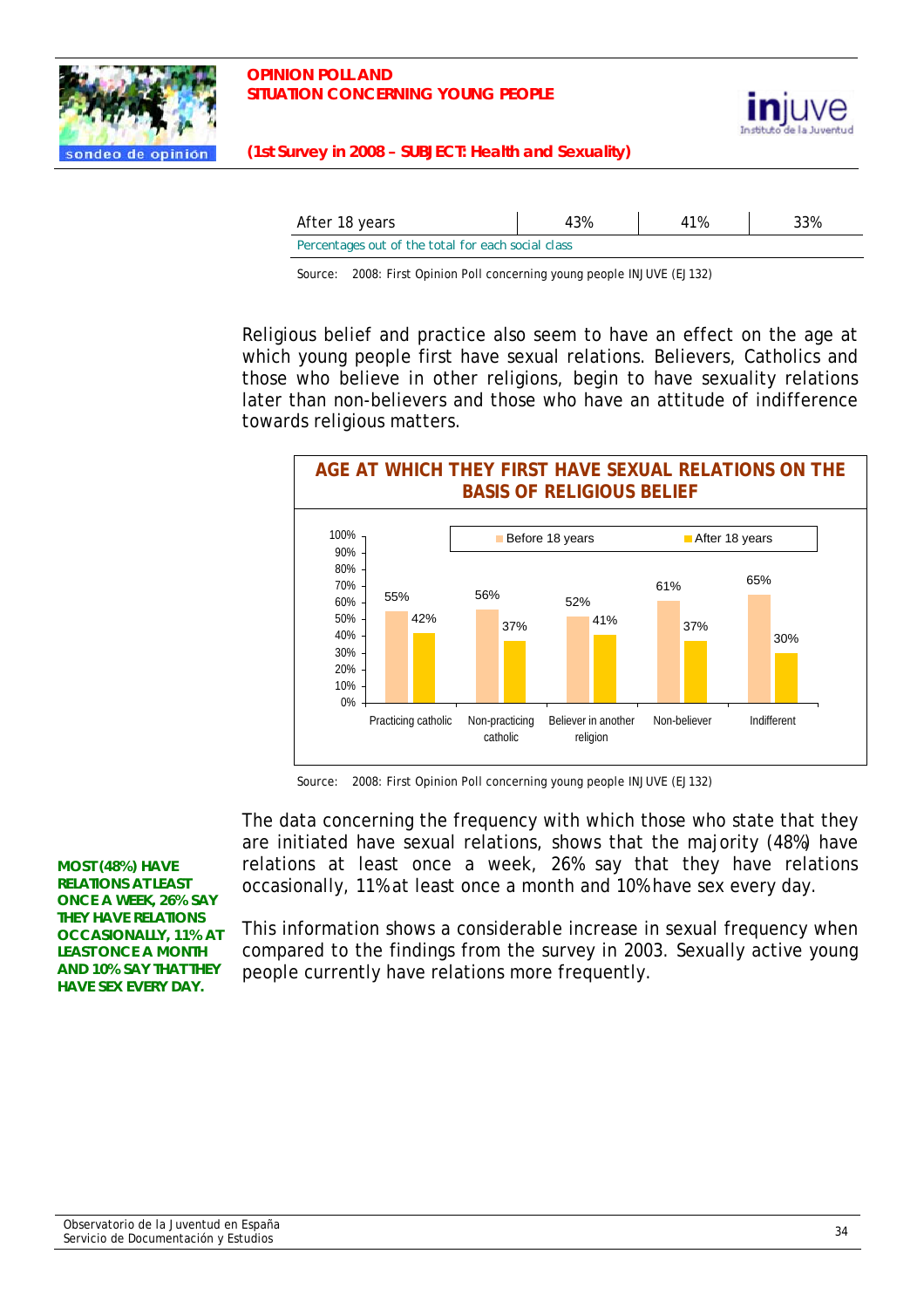





Source: 2003: Fourth Opinion Poll concerning young people. INJUVE (EJ093) 2008: First Opinion Poll concerning young people INJUVE (EJ132)

The girls state that they have sexual relations more frequently (daily or weekly) than the boys, the latter stating that they have sexual relations once a month or less frequently. This trend, which was already observed in 2003, would have to be interpreted on the basis of the extent to which the relationships between couples are stable.

### **EVOLUTION OF THE FREQUENCY WITH WHICH THEY HAVE SEXUAL RELATIONS, 2003-2008, BY SEXES**

|                                                    | 2003         |                | 2008         |                |
|----------------------------------------------------|--------------|----------------|--------------|----------------|
|                                                    | <b>MALES</b> | <b>FEMALES</b> | <b>MALES</b> | <b>FEMALES</b> |
| More frequently<br>(daily or weekly)               | 45%          | 52%            | 55%          | 64%            |
| Less frequently<br>(monthly or less frequently)    | 51%          | 42%            | 42%          | 29%            |
| Percentages out of the total for each year and sex |              |                |              |                |

*Percentages out of the total for each year and sex* 

Source: 2003: Fourth Opinion Poll concerning young people. INJUVE (EJ093) 2008: First Opinion Poll concerning young people INJUVE (EJ132)

**AS FROM 20 YEARS OF AGE, THERE IS AN INCREASE IN THE FREQUENCY WITH WHICH YOUNG PEOPLE HAVE SEXUAL RELATIONS JUVENILES** 

**THE GIRLS HAVE SEXUAL RELATIONS MORE FREQUENTLY (DAILY OR WEEKLY) THAN THE BOYS (ABOUT ONCE A MONTH OR LESS FREQUENTLY)** 

> Age is also a factor in determining the frequency with which they have sexual relations:

- Up to 20 years, most young people have sex infrequently or only occasionally.
- After 20 years, the frequency with which young people have sex increases.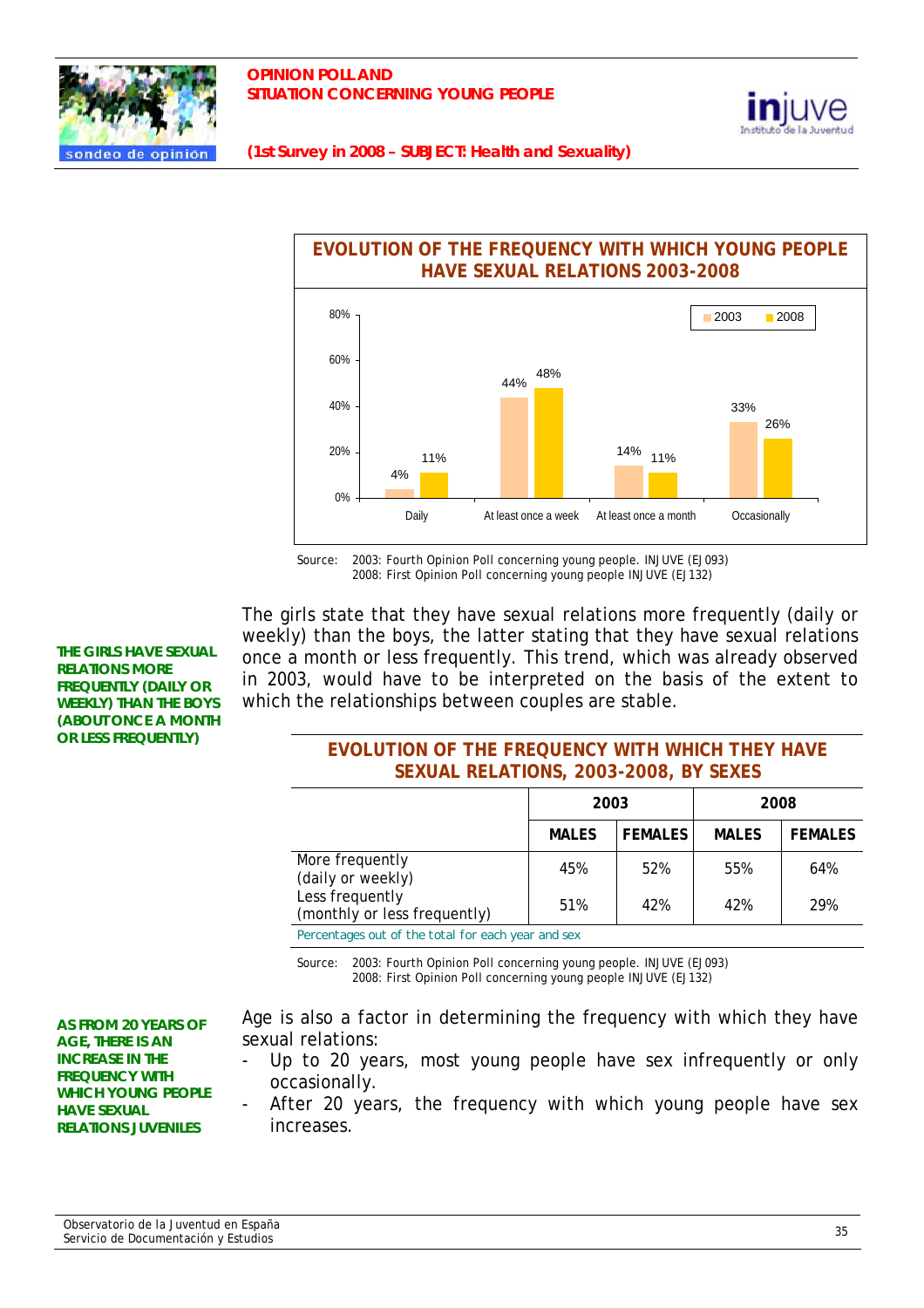



#### **FREQUENCY WITH WHICH THEY HAVE SEXUAL RELATIONS ON THE BASIS OF AGE**

|                                                     | $15 - 17$ | $18-20$ | $21 - 24$ | 25-29 |
|-----------------------------------------------------|-----------|---------|-----------|-------|
| More frequently<br>(daily or weekly)                | 43%       | 44%     | 59%       | 65%   |
| Less frequently<br>(monthly or occasionally)        | 54%       | 53%     | 37%       | 28%   |
| Departments and of the total few soals and position |           |         |           |       |

*Percentages out of the total for each age group* 

Source: 2008: First Opinion Poll concerning young people INJUVE (EJ132)

The young people who are married or who form part of a couple are the ones who have sexual relations most frequently.

#### **FREQUENCY OF SEXUAL RELATIONS DEPENDING ON LIVING SITUATION**

|                                                        | <b>MARRIED</b> | <b>UNMARRIE</b> |
|--------------------------------------------------------|----------------|-----------------|
|                                                        | / IN COUPLE    |                 |
| More frequently (daily or weekly)                      | 85%            | 45%             |
| Less frequently (monthly or less frequently)           | 9%             | 50%             |
| Percentages out of the total for each living situation |                |                 |

Source: 2008: First Opinion Poll concerning young people INJUVE (EJ132)

The extent to which importance is attached to sexuality also affects the frequency with which they have sexual relations: the more frequently they have sex the great importance they attach to sexuality, whereas those who have sexual relations less frequently attach less importance to sex in their lives.

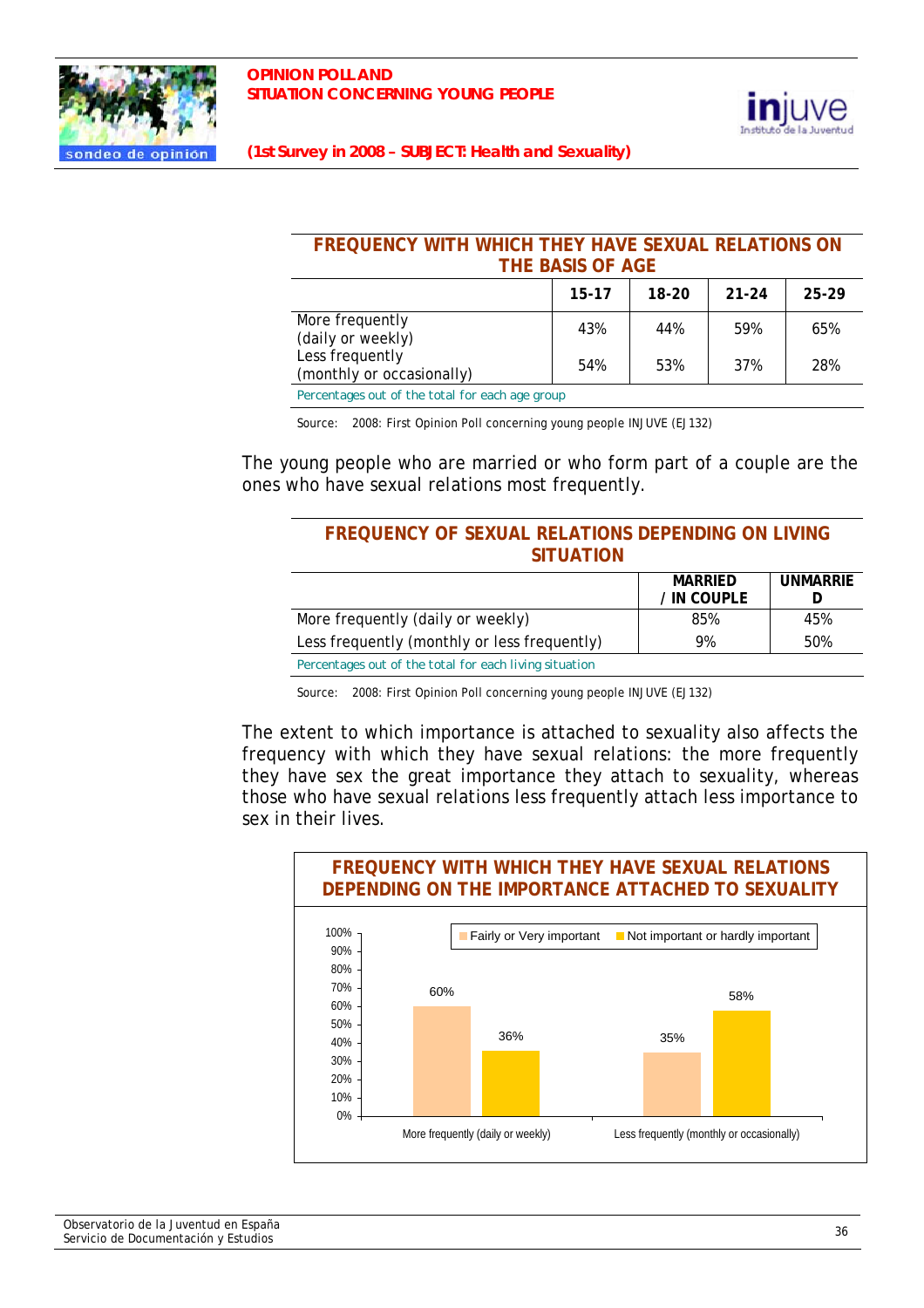



Source: 2008: First Opinion Poll concerning young people INJUVE (EJ132)

# **2.3. USE OF CONDOMS**

**ALTHOUGH THE UE OF CONDOMS IS WIDESPREAD IN YOUNG PEOPLE'S SEXUAL RELATIONS, THERE HAS BEEN A DECREASE IN THEIR USE IN THE LAST FIVE YEARS** 

The use of condoms is widespread as a method of prevention and as a contraceptive in the sexual relations between young people in our country. 2 out of every 3 young people (66%) state that they have used them in their most recent sexual relations. Although this is significant, it is equally significant that 30% state that they have not used them in their most recent sexual relations.

When compared to the data from 5 years ago it can be seen that there is a decrease in the number of young people who state that they have used condoms in their sexual relations.



Source: 2003: Fourth Opinion Poll concerning young people. INJUVE (EJ093) 2008: First Opinion Poll concerning young people INJUVE (EJ132)

The use of condoms in sexual relations reveals use profiles:

- The males state that they use condoms more than females. The fact that it is a method more for males could account for this difference.
- Young people tend to use them more frequently when they are younger than when they are older. Stable relationships, as well as becoming aware of and using other contraceptive methods (especially the "pill" for females) explains why young people tend to use condoms more at an earlier age.

**THE MALES AND THE YOUNGEST ARE THOSE WHO STATE TO A GREATER EXTENT THAT THEY USE CONDOMS IN THEIR SEXUAL RELATIONS**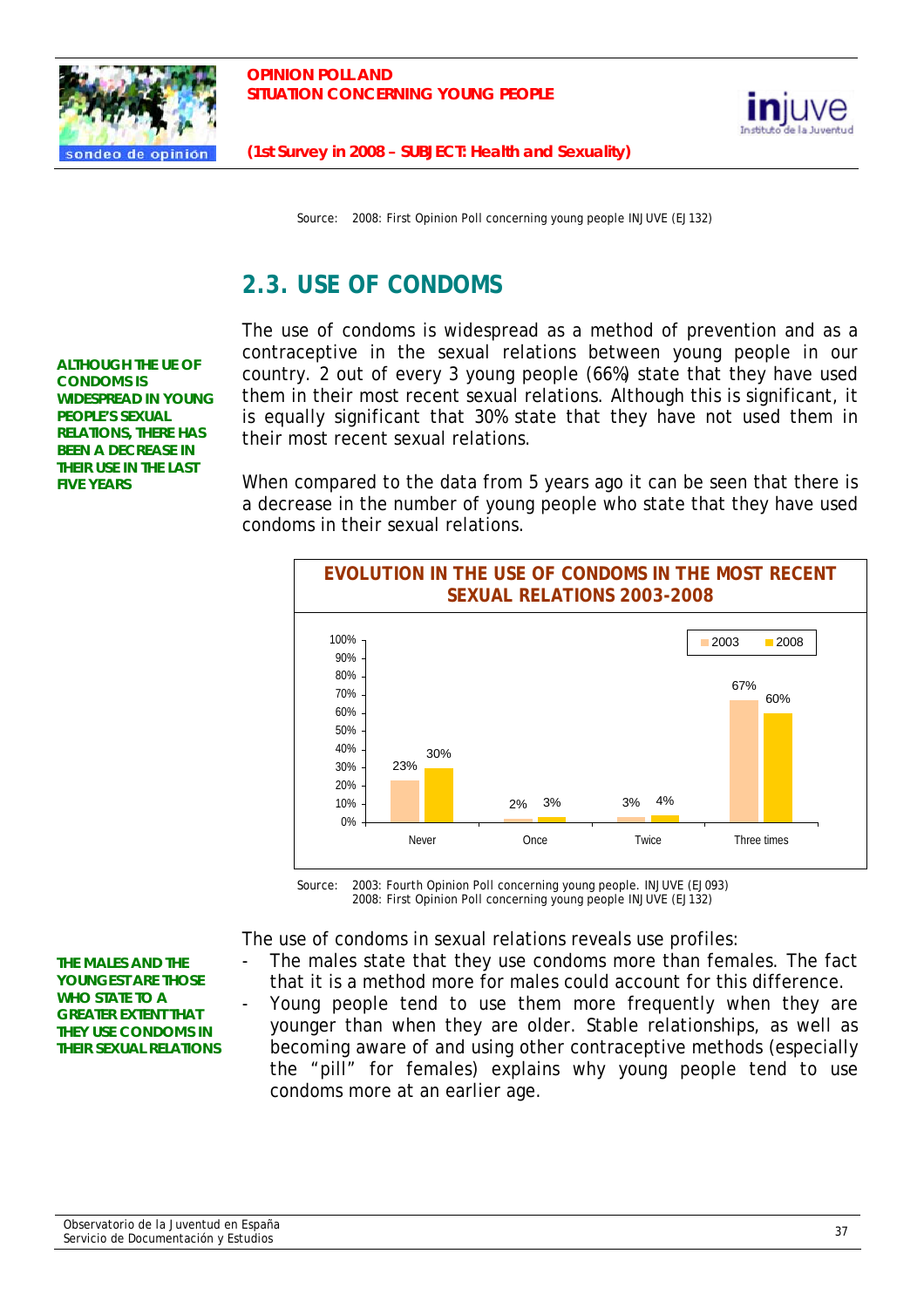



## **USE OF CONDOMS IN MOST RECENT SEXUAL RELATIONS ON THE BASIS OF SEX AND AGE GROUP**

|                                                         | THOSE WHO USE<br><b>THEM</b> | THOSE WHO DO<br><b>NOT USE THEM</b> |
|---------------------------------------------------------|------------------------------|-------------------------------------|
| <b>Males</b>                                            | 72%                          | 25%                                 |
| <b>Females</b>                                          | 59%                          | 35%                                 |
| From 15 to 17 years                                     | 91%                          | 10%                                 |
| From 18 to 20 years                                     | 84%                          | 14%                                 |
| From 21 to 24 years                                     | 67%                          | 30%                                 |
| From 25 to 29 years                                     | 56%                          | 38%                                 |
| percentages out of the total for each sex and age group |                              |                                     |

Source: 2008: First Opinion Poll concerning young people INJUVE (EJ132)

The extent to which it is easy to have condoms available when they have sexual relations affects their use. The more easily available they are the more they are used and the less easily available they are the less they are used.



Source: 2003: Fourth Opinion Poll concerning young people. INJUVE (EJ093) 2008: First Opinion Poll concerning young people INJUVE (EJ132)

Religious beliefs would also appear to have an effect upon the use of condoms. Believers of religions other than the catholic religion use condoms least (45%) in sexual relations, followed by practicing Catholics (62%).

It would appear that practicing a religion has an effect on the use or non-use of contraceptives such as the condom. Special mention must be made of the young people of both sexes who believe other religions; a lack of culture when it comes to using condoms makes them especially vulnerable where their sexual practices are concerned.

**BELIEVERS OF RELIGIONS OTHER THAN THE CATHOLIC RELIGION USE CONDOMS LEAST (45%) IN THEIR SEXUAL RELATIONS**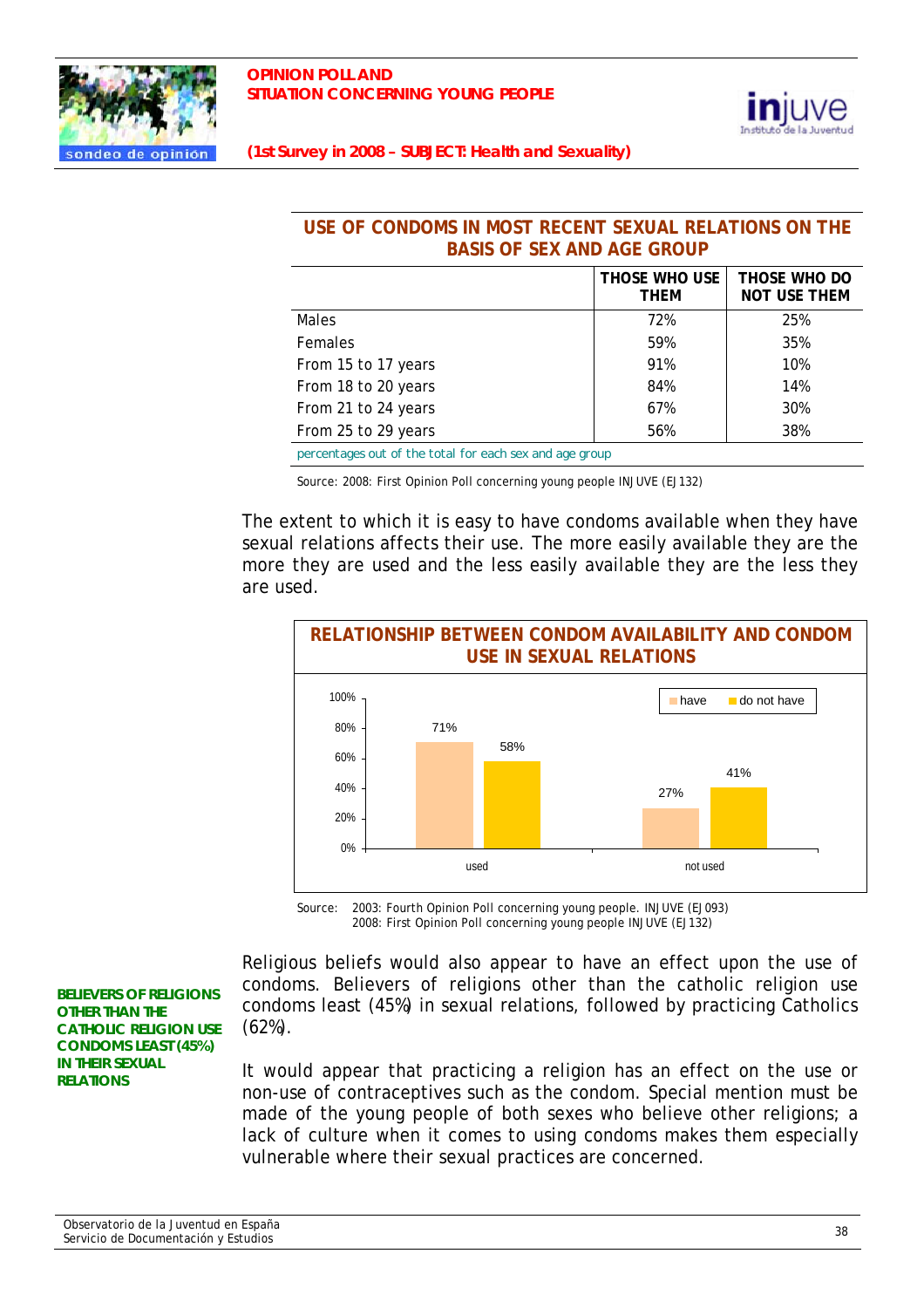



## **USE OF CONDOMS IN MOST RECENT SEXUAL RELATION ON THE BASIS OF RELIGIOUS BELIEF**

| Practicing catholic<br>62%<br>32%<br>Non-practicing catholic<br>67%<br>28%<br>Believer in another religion<br>48%<br>45%<br>71%<br>Non-believer<br>26% |             | <b>THOSE WHO</b><br><b>USE THEM</b> | <b>THOSE WHO</b><br><b>DO NOT USE</b><br><b>THEM</b> |
|--------------------------------------------------------------------------------------------------------------------------------------------------------|-------------|-------------------------------------|------------------------------------------------------|
|                                                                                                                                                        |             |                                     |                                                      |
|                                                                                                                                                        |             |                                     |                                                      |
|                                                                                                                                                        |             |                                     |                                                      |
|                                                                                                                                                        |             |                                     |                                                      |
|                                                                                                                                                        | Indifferent | 67%                                 | 30%                                                  |

*percentages out of the total for each religious category*

Source: 2008: First Opinion Poll concerning young people INJUVE (EJ132)

**AN OVERWHELMING MAJORITY OF THOSE WHO HAVE HAD SEXUAL EXPERIENCES THINK THAT IT IS EASY TO FIND CONDOMS WHEN THEY ARE GOING TO HAVE SEXUAL RELATIONS (82%)** 

An overwhelming majority of those who have had sexual experiences think that it is easy to have a condom at hand when they have sexual relations (82%), whereas 13% think that it is not easy.

As was the case in the survey conducted in 2003, it is the boys (84%) who find it easier than the girls (78%) to find condoms for their sexual relations.

| <b>EASY ACCESS TO CONDOMS FOR THEIR SEXUAL RELATIONS</b> |
|----------------------------------------------------------|
| DEPENDING ON THE SEX                                     |

| Males                                     | 84% | <b>Females</b> | 78% |
|-------------------------------------------|-----|----------------|-----|
| percentages out of the total for each sex |     |                |     |

Source: 2008: First Opinion Poll concerning young people INJUVE (EJ132)

The level of education is also a discriminatory variable when it comes to having condoms available for sexual relations:

- The higher the level of education (as from compulsory secondary education), the easier it is to have condoms at hand.
- The ones with the least academic qualifications (primary studies) find it more difficult to have condoms available.